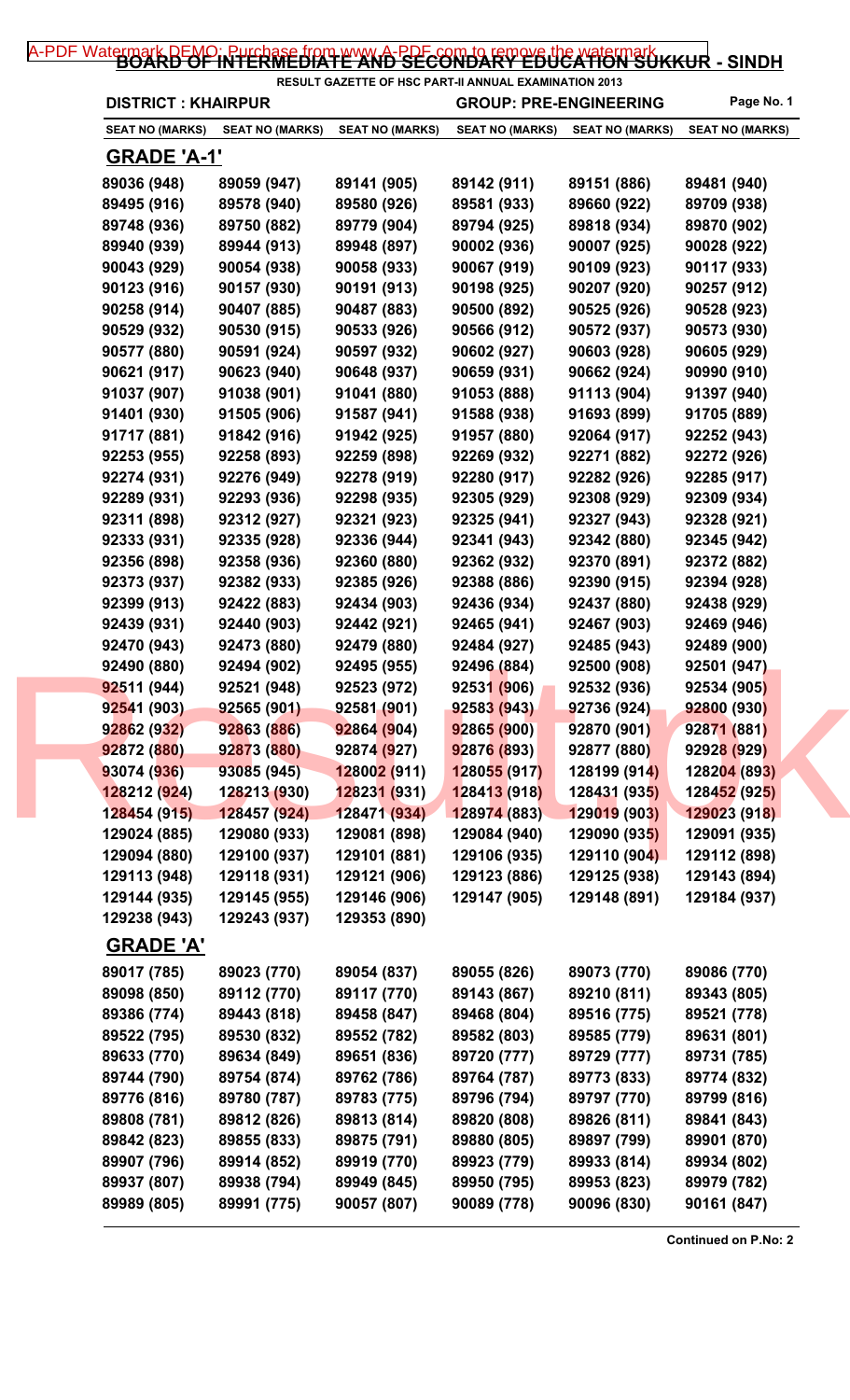| <b>SEAT NO (MARKS)</b> | <b>SEAT NO (MARKS)</b>    | <b>SEAT NO (MARKS)</b> | <b>SEAT NO (MARKS)</b> | <b>SEAT NO (MARKS)</b> | <b>SEAT NO (MARKS)</b> |
|------------------------|---------------------------|------------------------|------------------------|------------------------|------------------------|
|                        |                           |                        |                        |                        |                        |
| <u>GRADE 'A'</u>       |                           |                        |                        |                        |                        |
| 90261 (842)            | 90272 (800)               | 90334 (867)            | 90402 (801)            | 90403 (818)            | 90404 (806)            |
| 90405 (780)            | 90406 (856)               | 90408 (839)            | 90410 (798)            | 90412 (791)            | 90413 (830)            |
| 90418 (780)            | 90419 (774)               | 90421 (814)            | 90422 (866)            | 90425 (836)            | 90427 (800)            |
| 90428 (775)            | 90429 (795)               | 90443 (818)            | 90446 (799)            | 90447 (841)            | 90453 (849)            |
| 90482 (810)            | 90501 (846)               | 90521 (770)            | 90522 (856)            | 90523 (827)            | 90524 (806)            |
| 90526 (868)            | 90527 (829)               | 90531 (791)            | 90532 (842)            | 90534 (866)            | 90535 (782)            |
| 90536 (850)            | 90538 (770)               | 90539 (777)            | 90561 (788)            | 90563 (812)            | 90564 (825)            |
| 90567 (787)            | 90569 (806)               | 90570 (789)            | 90571 (846)            | 90574 (780)            | 90575 (817)            |
| 90576 (871)            | 90578 (822)               | 90579 (785)            | 90598 (782)            | 90600 (789)            | 90604 (817)            |
| 90618 (862)            | 90624 (862)               | 90625 (790)            | 90637 (783)            | 90663 (833)            | 90664 (829)            |
| 90665 (829)            | 90719 (792)               | 90725 (800)            | 90732 (775)            | 90757 (810)            | 90761 (770)            |
| 90769 (770)            | 90807 (801)               | 90864 (831)            | 90931 (801)            | 90933 (775)            | 90938 (792)            |
| 90941 (802)            | 90973 (807)               | 90979 (803)            | 91023 (770)            | 91026 (770)            | 91042 (784)            |
| 91045 (827)            | 91049 (810)               | 91050 (853)            | 91051 (828)            | 91061 (804)            | 91068 (798)            |
| 91069 (804)            | 91076 (789)               | 91083 (793)            | 91100 (872)            | 91108 (787)            | 91114 (770)            |
| 91124 (873)            | 91125 (867)               | 91127 (823)            | 91130 (828)            | 91131 (853)            | 91132 (819)            |
| 91146 (813)            | 91147 (823)               | 91148 (829)            | 91153 (804)            | 91154 (805)            | 91158 (773)            |
| 91163 (801)            | 91166 (831)               | 91177 (813)            | 91179 (809)            | 91183 (770)            | 91184 (783)            |
| 91185 (845)            | 91186 (773)               | 91187 (784)            | 91188 (770)            | 91191 (793)            | 91192 (824)            |
| 91240 (809)            | 91252 (770)               | 91259 (777)            | 91301 (770)            | 91305 (770)            | 91308 (801)            |
| 91379 (852)            | 91383 (804)               | 91395 (785)            | 91492 (770)            | 91512 (783)            | 91522 (780)            |
| 91589 (804)            | 91700 (770)               | 91701 (799)            | 91706 (785)            | 91707 (776)            | 91711 (874)            |
| 91721 (770)            | 91725 (808)               | 91737 (813)            | 91755 (773)            | 91855 (784)            | 91871 (801)            |
| 91896 (789)            | 91933 (829)               | 91934 (808)            | 91943 (782)            | 91944 (785)            | 91946 (803)            |
| 91947 (855)            | 91948 (798)               | 91949 (856)            | 91951 (855)            | 91952 (816)            | 91956 (830)            |
| 92022 (805)            | 92051 (821)               | 92061 (822)            | 92062 (799)            | 92063 (806)            | 92070 (804)            |
| 92076 (783)            | 92077 (790)               | 92099 (778)            | 92126 (772)            | 92131 (816)            | 92161 (836)            |
| 92194 (792)            | $92227(775)$ $92242(865)$ |                        | 92243 (788)            | 92246 (839)            | 92249 (791)            |
| 92251(809)             | 92254 (796)               | 92255 (795)            | 92256 (802)            | 92257 (867)            | 92260 (772)            |
| 92263 (821)            | 92265(824)                | 92266 (810)            | 92267(805)             | 92268 (856)            | 92270 (862)            |
| 92277 (810)            | 92281 (782)               | 92286 (815)            | 92288 (823)            | 92290(800)             | 92294 (843)            |
| 92299 (796)            | 92301 (855)               | 92302 (773)            | 92303 (804)            | 92304 (843)            | 92307 (805)            |
| 92310 (786)            | 92313 (805)               | 92316 (826)            | 92318 (850)            | 92319 (837)            | 92320 (801)            |
| 92322 (820)            | 92329 (798)               | 92330 (852)            | 92332 (845)            | 92337 (825)            | 92340 (817)            |
| 92343 (844)            | 92346 (850)               | 92347 (860)            | 92348 (811)            | 92349(830)             | 92352 (770)            |
| 92354 (773)            | 92355 (787)               | 92357 (771)            | 92363 (818)            | 92364 (775)            | 92366 (870)            |
| 92367 (862)            | 92371 (780)               | 92374 (849)            | 92376 (821)            | 92378 (799)            | 92379 (834)            |
| 92380 (797)            | 92383 (770)               | 92386 (771)            | 92387 (818)            | 92392 (828)            | 92393 (811)            |
| 92396 (825)            | 92397 (842)               | 92398 (770)            | 92400 (781)            | 92401 (770)            | 92402 (789)            |
| 92403 (803)            | 92404 (835)               | 92405 (845)            | 92406 (796)            | 92407 (854)            | 92408 (783)            |
| 92409 (810)            | 92410 (799)               | 92412 (770)            | 92413 (776)            | 92414 (784)            | 92415 (812)            |
| 92416 (799)            | 92421 (774)               | 92431 (822)            | 92432 (802)            | 92435 (788)            | 92441 (873)            |
| 92443 (865)            | 92444 (845)               | 92447 (793)            | 92448 (836)            | 92449 (857)            | 92450 (791)            |
| 92453 (780)            | 92454 (867)               | 92455 (838)            | 92457 (807)            | 92458 (847)            | 92459 (850)            |
| 92460 (833)            | 92461 (845)               | 92462 (820)            | 92464 (828)            | 92466 (818)            | 92468 (843)            |
| 92471 (802)            | 92472 (834)               | 92474 (808)            | 92476 (787)            | 92477 (786)            | 92478 (804)            |
| 92480 (808)            | 92481 (784)               | 92482 (834)            | 92483 (828)            | 92487 (817)            | 92488 (789)            |
| 92491 (809)            |                           | 92493 (848)            | 92497 (857)            | 92498 (845)            |                        |
|                        | 92492 (855)               |                        |                        |                        | 92499 (838)            |
| 92502 (843)            | 92503 (861)               | 92504 (808)            | 92505 (825)            | 92506 (830)            | 92507 (838)            |
| 92508 (825)            | 92509 (780)               | 92512 (846)            | 92513 (823)            | 92514 (857)            | 92515 (843)            |
| 92516 (805)            | 92517 (839)               | 92518 (820)            | 92519 (789)            | 92520 (812)            | 92522 (809)            |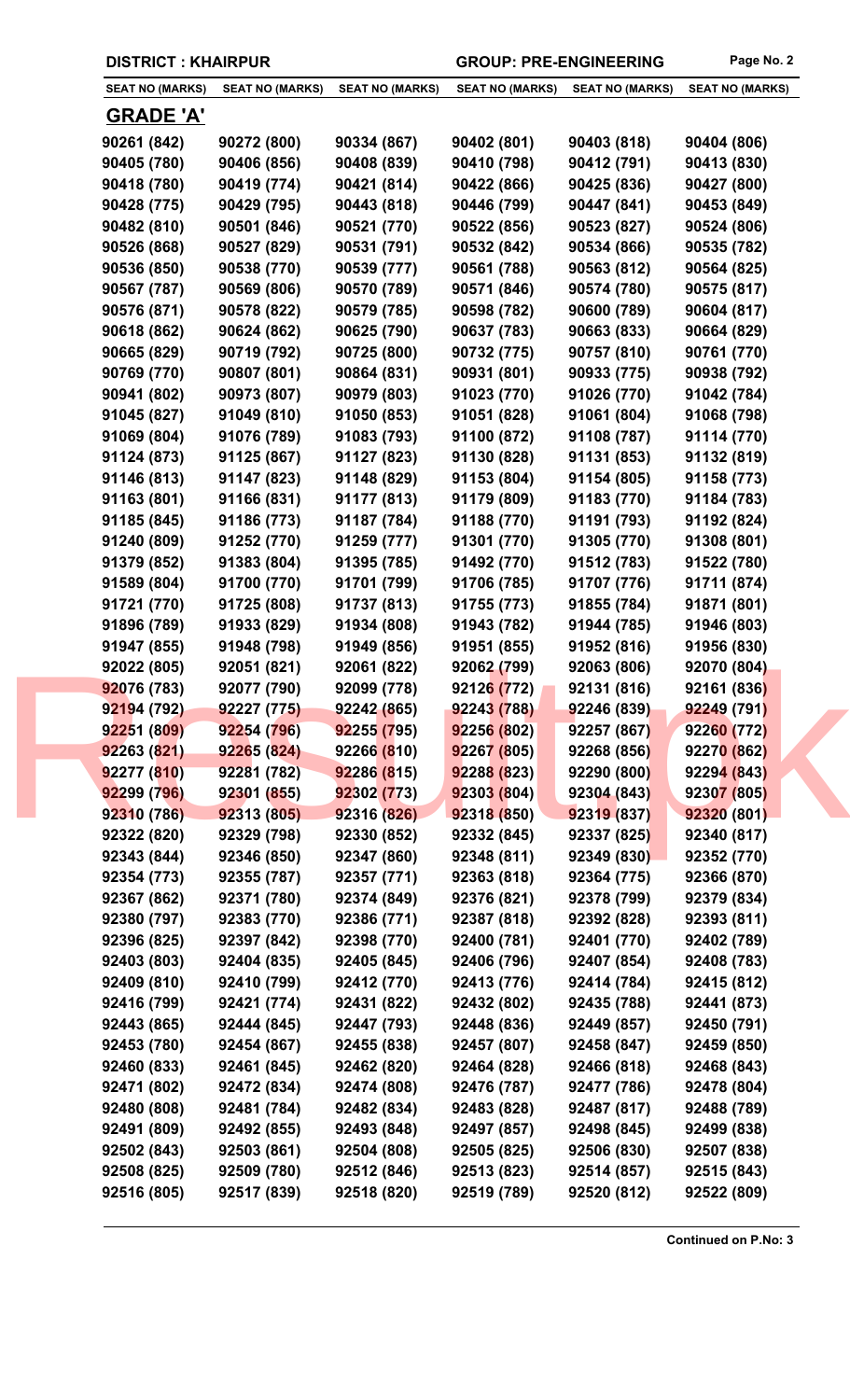| <b>SEAT NO (MARKS)</b> | <b>SEAT NO (MARKS)</b> | <b>SEAT NO (MARKS)</b> | <b>SEAT NO (MARKS)</b> | <b>SEAT NO (MARKS)</b> | <b>SEAT NO (MARKS)</b> |
|------------------------|------------------------|------------------------|------------------------|------------------------|------------------------|
| <u>GRADE 'A'</u>       |                        |                        |                        |                        |                        |
| 92526 (807)            | 92527 (846)            | 92528 (839)            | 92529 (860)            | 92530 (860)            | 92533 (814)            |
| 92535 (859)            | 92536 (794)            | 92537 (843)            | 92539 (811)            | 92542 (854)            | 92544 (808)            |
| 92561 (858)            | 92562 (867)            | 92563 (777)            | 92564 (861)            | 92566 (859)            | 92568 (791)            |
| 92582 (810)            | 92584 (855)            | 92602 (775)            | 92608 (773)            | 92633 (824)            | 92644 (796)            |
| 92659 (830)            | 92666 (813)            | 92668 (828)            | 92675 (780)            | 92719 (782)            | 92728 (834)            |
| 92806 (773)            | 92813 (789)            | 92833 (770)            | 92834 (779)            | 92835 (771)            | 92843 (771)            |
| 92861 (856)            | 92866 (856)            | 92867 (874)            | 92868 (811)            | 92869 (811)            | 92875 (871)            |
| 92891 (835)            | 92892 (771)            | 92893 (774)            | 92906 (809)            | 92921 (849)            | 92922 (818)            |
| 92923 (842)            | 92924 (785)            | 92926 (770)            | 92927 (842)            | 92929 (830)            | 92932 (770)            |
| 92933 (776)            | 92935 (858)            | 92936 (771)            | 92937 (777)            | 92940 (852)            | 92941 (827)            |
| 92942 (842)            | 92943 (778)            | 92944 (860)            | 92945 (860)            | 92946 (852)            | 92947 (771)            |
| 92948 (791)            | 92949 (804)            | 92950 (869)            | 92951 (817)            | 92952 (770)            | 93071 (770)            |
| 93072 (780)            | 93073 (784)            | 93075 (836)            | 93076 (793)            | 93078 (786)            | 93080 (835)            |
| 93081 (854)            | 93082 (806)            | 93086 (776)            | 93087 (848)            | 93088 (800)            | 93089 (842)            |
| 93090 (770)            | 128054 (837)           | 128109 (804)           | 128110 (776)           | 128114 (802)           | 128118 (771)           |
| 128168 (843)           | 128181 (787)           | 128183 (810)           | 128193 (868)           | 128201 (841)           | 128207 (770)           |
| 128218 (831)           | 128219 (800)           | 128226 (821)           | 128351 (800)           | 128401 (781)           | 128407 (859)           |
| 128472 (855)           | 128503 (777)           | 128621 (815)           | 128661 (789)           | 128662 (798)           | 128664 (874)           |
| 128666 (823)           | 128668 (861)           | 128671 (799)           | 128691 (866)           | 128793 (837)           | 128908 (787)           |
| 128918 (808)           | 128971 (803)           | 128972 (779)           | 129012 (770)           | 129017 (843)           | 129018 (869)           |
| 129022 (813)           | 129051 (865)           | 129074 (844)           | 129075 (856)           | 129077 (795)           | 129079 (782)           |
| 129082 (802)           | 129083 (868)           | 129085 (821)           | 129089 (810)           | 129092 (817)           | 129096 (781)           |
| 129097 (772)           | 129098 (811)           | 129099 (863)           | 129102 (843)           | 129103 (815)           | 129104 (841)           |
| 129105 (850)           | 129107 (830)           | 129109 (854)           | 129111 (873)           | 129114 (843)           | 129115 (809)           |
| 129117 (821)           | 129126 (848)           | 129128 (813)           | 129142 (778)           | 129149 (868)           | 129150 (822)           |
| 129152 (789)           | 129153 (872)           | 129171 (770)           | 129181 (819)           | 129182 (791)           | 129183 (800)           |
| 129218 (789)           | 129232 (772)           | 129237 (819)           | 129239 (795)           | 129240 (808)           | 129242 (822)           |
| <u>GRADE 'B'</u>       |                        |                        |                        |                        |                        |
| 89003 (717)            | 89005 (701)            | 89024 (679)            | 89034 (669)            | 89061 (690)            | 89063 (715)            |
| 89065 (725)            | 89072 (702)            | 89076 (730)            | 89080 (749)            | 89081 (734)            | 89083 (687)            |
| 89084 (695)            | 89089 (664)            | 89094 (703)            | 89096 (743)            | 89097 (693)            | 89106 (660)            |
| 89113 (701)            | 89115 (660)            | 89118 (699)            | 89155 (677)            | 89157 (719)            | 89185 (718)            |
| 89198 (694)            | 89203 (682)            | 89205 (661)            | 89207 (698)            | 89220 (663)            | 89240 (672)            |
| 89251 (722)            | 89257 (686)            | 89272 (733)            | 89284 (667)            | 89289 (662)            | 89294 (685)            |
| 89295 (706)            | 89302 (681)            | 89332 (660)            | 89342 (666)            | 89347 (660)            | 89348 (702)            |
| 89350 (733)            | 89354 (661)            | 89357 (701)            | 89363 (702)            | 89365 (697)            | 89368 (667)            |
| 89375 (701)            | 89379 (751)            | 89380 (666)            | 89385 (660)            | 89387 (671)            | 89391 (720)            |
| 89392 (700)            | 89393 (672)            | 89394 (660)            | 89397 (688)            | 89398 (719)            | 89399 (671)            |
| 89402 (677)            | 89403 (685)            | 89408 (660)            | 89410 (700)            | 89420 (668)            | 89430 (672)            |
| 89436 (732)            | 89437 (678)            | 89439 (702)            | 89440 (662)            | 89452 (679)            | 89455 (682)            |
| 89462 (670)            | 89464 (663)            | 89469 (707)            | 89473 (689)            | 89474 (762)            | 89479 (733)            |
| 89486 (682)            | 89487 (703)            | 89488 (667)            | 89490 (726)            | 89491 (700)            | 89493 (727)            |
| 89494 (683)            | 89496 (757)            | 89497 (728)            | 89501 (707)            | 89503 (715)            | 89517 (693)            |
| 89518 (707)            | 89519 (735)            | 89526 (680)            | 89533 (687)            | 89538 (712)            | 89553 (705)            |
| 89555 (747)            | 89556 (717)            | 89559 (660)            | 89565 (733)            | 89566 (723)            | 89587 (687)            |
| 89636 (695)            | 89637 (745)            | 89638 (732)            | 89639 (724)            | 89640 (754)            | 89641 (719)            |
| 89653 (724)            | 89654 (756)            | 89655 (730)            | 89659 (698)            | 89661 (665)            | 89668 (671)            |
| 89689 (671)            | 89695 (680)            | 89700 (670)            | 89702 (696)            | 89708 (719)            | 89711 (673)            |
| 89715 (716)            | 89716 (712)            | 89717 (753)            | 89725 (731)            | 89726 (739)            | 89727 (727)            |
| 89728 (660)            | 89732 (713)            | 89735 (706)            | 89740 (685)            | 89742 (719)            | 89745 (729)            |
| 89755 (660)            | 89757 (757)            | 89760 (754)            | 89761 (726)            | 89763 (748)            | 89768 (711)            |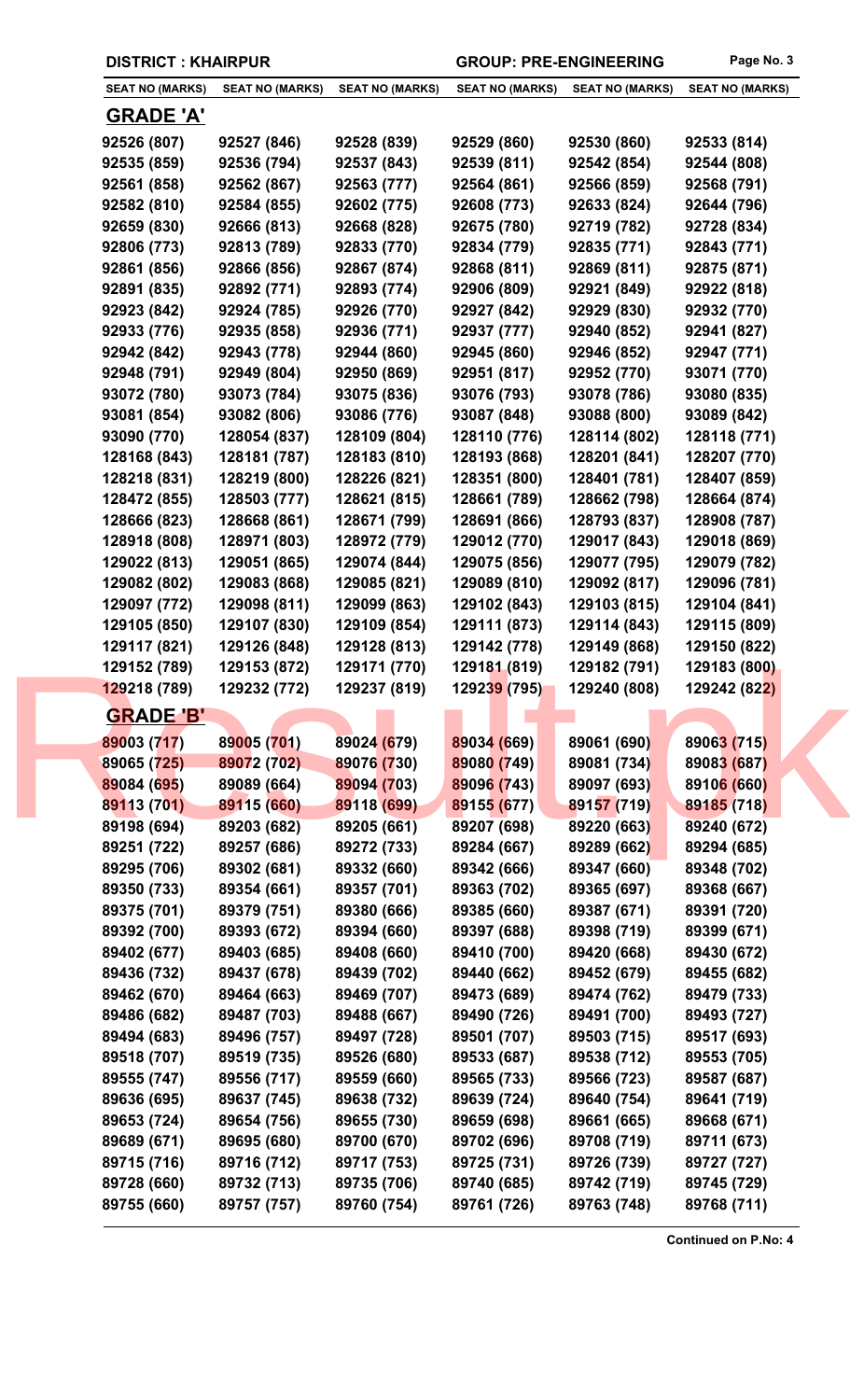| <b>SEAT NO (MARKS)</b> | <b>SEAT NO (MARKS)</b> | <b>SEAT NO (MARKS)</b> | <b>SEAT NO (MARKS)</b> | <b>SEAT NO (MARKS)</b> | <b>SEAT NO (MARKS)</b> |
|------------------------|------------------------|------------------------|------------------------|------------------------|------------------------|
| <b>GRADE 'B'</b>       |                        |                        |                        |                        |                        |
| 89770 (686)            | 89772 (676)            | 89777 (692)            | 89782 (742)            | 89788 (683)            | 89789 (713)            |
| 89790 (741)            | 89792 (729)            | 89795 (731)            | 89802 (754)            | 89804 (696)            | 89805 (715)            |
| 89806 (660)            | 89807 (725)            | 89809 (694)            | 89811 (761)            | 89814 (712)            | 89816 (750)            |
| 89817 (736)            | 89819 (727)            | 89825 (750)            | 89827 (681)            | 89828 (730)            | 89833 (692)            |
| 89852 (660)            | 89854 (699)            | 89859 (745)            | 89862 (660)            | 89879 (674)            | 89881 (707)            |
| 89885 (669)            | 89891 (752)            | 89894 (719)            | 89913 (665)            | 89917 (688)            | 89925 (689)            |
| 89926 (720)            | 89936 (703)            | 89941 (722)            | 89947 (705)            | 89956 (719)            | 89957 (684)            |
| 89958 (687)            | 89959 (666)            | 89970 (717)            | 89978 (696)            | 89980 (669)            | 89986 (671)            |
| 89988 (686)            | 89990 (674)            | 89993 (739)            | 89994 (732)            | 89995 (695)            | 89996 (683)            |
| 89998 (725)            | 90006 (660)            | 90021 (748)            | 90023 (684)            | 90024 (748)            | 90026 (735)            |
| 90027 (739)            | 90031 (675)            | 90032 (713)            | 90033 (736)            | 90035 (709)            | 90036 (733)            |
| 90037 (746)            | 90049 (691)            | 90050 (703)            | 90052 (660)            | 90055 (663)            | 90059 (664)            |
| 90064 (684)            | 90079 (660)            | 90090 (663)            | 90091 (662)            | 90092 (706)            | 90094 (678)            |
| 90097 (712)            | 90098 (757)            | 90116 (721)            | 90119 (700)            | 90135 (668)            | 90155 (674)            |
| 90159 (707)            | 90171 (664)            | 90196 (674)            | 90200 (704)            | 90292 (686)            | 90336 (727)            |
| 90365 (701)            | 90401 (762)            | 90409 (696)            | 90411 (759)            | 90414 (755)            | 90415 (748)            |
| 90416 (750)            | 90417 (749)            | 90423 (763)            | 90424 (696)            | 90426 (666)            | 90441 (729)            |
| 90442 (762)            | 90448 (688)            | 90449 (745)            | 90450 (741)            | 90452 (731)            | 90454 (736)            |
| 90474 (674)            | 90475 (672)            | 90562 (753)            | 90565 (732)            | 90568 (693)            | 90592 (685)            |
| 90593 (745)            | 90594 (680)            | 90596 (708)            | 90617 (763)            | 90632 (728)            | 90635 (665)            |
| 90641 (760)            | 90643 (738)            | 90647 (685)            | 90651 (674)            | 90653 (690)            | 90655 (709)            |
| 90660 (692)            | 90661 (662)            | 90669 (671)            | 90670 (660)            | 90671 (704)            | 90672 (695)            |
| 90673 (686)            | 90693 (700)            | 90695 (708)            | 90698 (661)            | 90706 (719)            | 90708 (723)            |
| 90709 (661)            | 90711 (722)            | 90712 (711)            | 90715 (694)            | 90718 (763)            | 90722 (717)            |
| 90724 (672)            | 90726 (704)            | 90734 (669)            | 90735 (677)            | 90751 (737)            | 90752 (681)            |
| 90755 (699)            | 90756 (666)            | 90759 (687)            | 90760 (727)            | 90763 (660)            | 90767 (712)            |
| 90768 (664)            | 90774 (746)            | 90776 (741)            | 90777 (712)            | 90778 (711)            | 90779 (688)            |
| 90781 (673)            | 90782 (664)            | 90783 (660)            | 90784 (673)            | 90785 (710)            | 90786 (703)            |
| 90788 (748)            | 90789 (687)            | 90790 (753)            | 90795 (704)            | 90798 (683)            | 90800 (709)            |
| 90801 (704)            | 90802 (664)            | 90812 (664)            | 90817 (660)            | 90819 (694)            | 90820(721)             |
| 90821(711)             | 90822(717)             | 90824 (707)            | 90827 (712)            | 90842 (692)            | 90843 (710)            |
| 90865 (670)            | 90871 (722)            | 90896 (671)            | 90904 (703)            | 90912 (709)            | 90918 (661)            |
| 90932 (757)            | 90934 (693)            | 90935 (760)            | 90936 (755)            | 90937 (696)            | 90940 (719)            |
| 90942 (761)            | 90943 (737)            | 90964 (669)            | 90969 (736)            | 90971 (734)            | 90978 (756)            |
| 90980 (674)            | 90981 (714)            | 90982 (733)            | 90985 (682)            | 90986 (669)            | 90988 (737)            |
| 90991 (744)            | 90993 (682)            | 90994 (667)            | 90996 (718)            | 90999 (760)            | 91000 (705)            |
| 91022 (670)            | 91025 (672)            | 91029 (673)            | 91030 (744)            | 91033 (724)            | 91034 (679)            |
| 91035 (710)            | 91036 (741)            | 91039 (736)            | 91040 (722)            | 91043 (690)            | 91044 (725)            |
| 91046 (762)            | 91048 (726)            | 91054 (680)            | 91055 (691)            | 91056 (741)            | 91057 (662)            |
| 91058 (706)            | 91059 (745)            | 91063 (674)            | 91065 (706)            | 91070 (660)            | 91071 (727)            |
| 91072 (674)            | 91074 (741)            | 91075 (715)            | 91078 (751)            | 91080 (727)            | 91081 (693)            |
| 91084 (711)            | 91086 (730)            | 91094 (687)            | 91097 (660)            | 91101 (686)            | 91104 (660)            |
| 91106 (687)            | 91107 (699)            | 91116 (739)            | 91117 (681)            | 91118 (672)            | 91119 (685)            |
| 91133 (752)            | 91134 (676)            | 91135 (763)            | 91136 (670)            | 91139 (691)            | 91143 (691)            |
| 91144 (660)            | 91149 (701)            | 91150 (675)            | 91155 (701)            | 91156 (678)            | 91157 (713)            |
| 91162 (761)            | 91167 (723)            | 91172 (740)            | 91176 (731)            | 91178 (704)            | 91181 (660)            |
|                        |                        | 91190 (662)            | 91193 (708)            | 91194 (687)            | 91196 (660)            |
| 91182 (686)            | 91189 (762)            |                        |                        |                        |                        |
| 91197 (737)            | 91223 (730)            | 91233 (672)            | 91234 (671)            | 91237 (707)            | 91239 (705)            |
| 91248 (700)            | 91249 (676)            | 91261 (722)            | 91264 (691)            | 91265 (677)            | 91266 (665)            |
| 91267 (665)            | 91302 (759)            | 91303 (732)            | 91304 (736)            | 91332 (717)            | 91336 (716)            |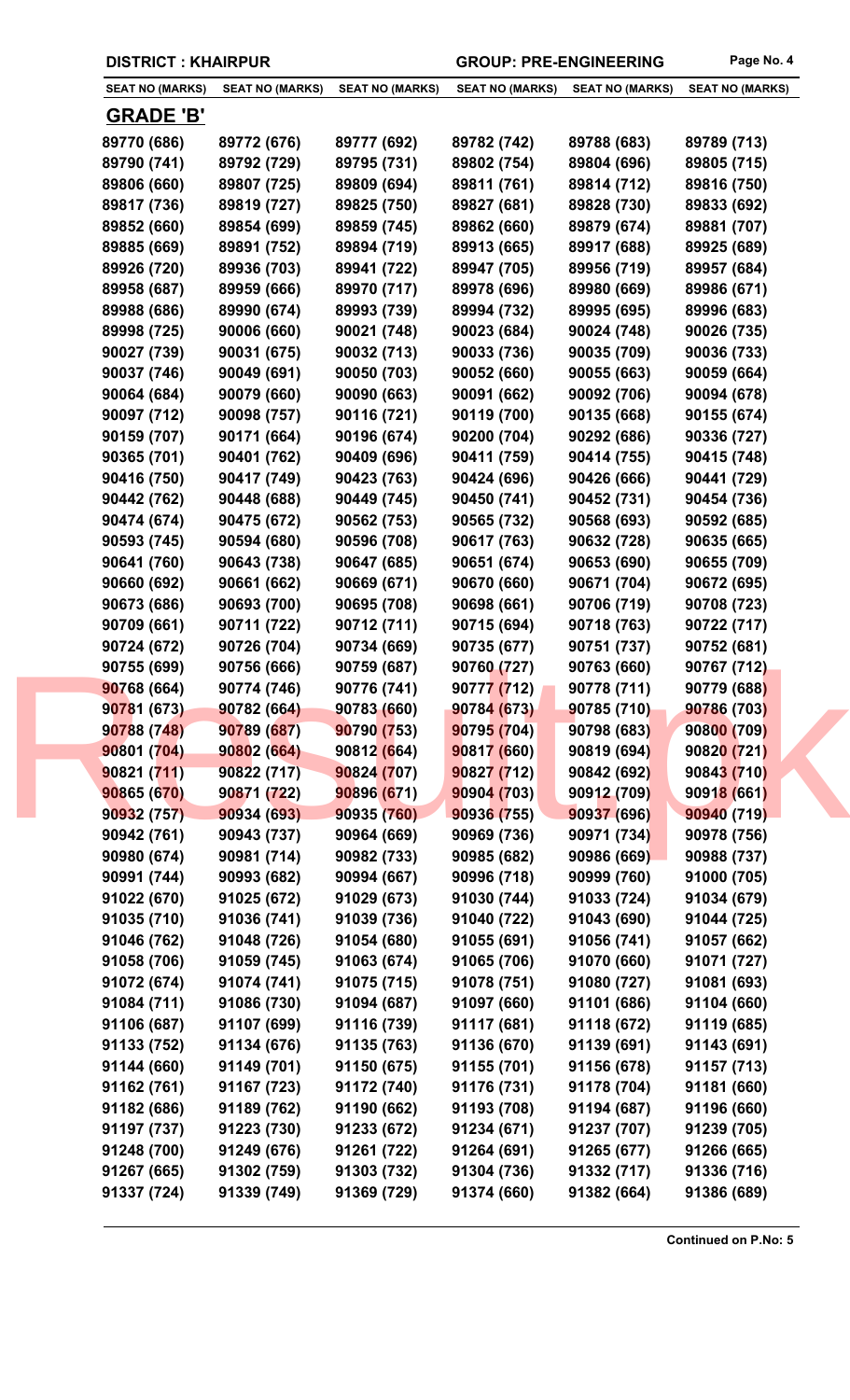| <b>SEAT NO (MARKS)</b> | <b>SEAT NO (MARKS)</b> | <b>SEAT NO (MARKS)</b> | <b>SEAT NO (MARKS)</b> | <b>SEAT NO (MARKS)</b> | <b>SEAT NO (MARKS)</b> |
|------------------------|------------------------|------------------------|------------------------|------------------------|------------------------|
|                        |                        |                        |                        |                        |                        |
| <b>GRADE 'B'</b>       |                        |                        |                        |                        |                        |
| 91419 (668)            | 91423 (715)            | 91434 (736)            | 91453 (706)            | 91458 (702)            | 91465 (689)            |
| 91483 (662)            | 91495 (679)            | 91510 (692)            | 91517 (703)            | 91518 (672)            | 91520 (750)            |
| 91528 (668)            | 91543 (689)            | 91546 (711)            | 91572 (729)            | 91573 (712)            | 91575 (707)            |
| 91576 (705)            | 91577 (681)            | 91579 (708)            | 91582 (708)            | 91583 (736)            | 91584 (673)            |
| 91585 (743)            | 91586 (750)            | 91590 (746)            | 91592 (731)            | 91596 (749)            | 91597 (732)            |
| 91623 (676)            | 91625 (713)            | 91629 (759)            | 91633 (660)            | 91634 (670)            | 91636 (691)            |
| 91638 (699)            | 91640 (689)            | 91643 (661)            | 91644 (718)            | 91654 (677)            | 91655 (714)            |
| 91657 (670)            | 91658 (688)            | 91659 (692)            | 91660 (676)            | 91692 (678)            | 91694 (735)            |
| 91697 (711)            | 91698 (744)            | 91699 (678)            | 91702 (715)            | 91703 (717)            | 91712 (696)            |
| 91713 (755)            | 91715 (682)            | 91718 (675)            | 91719 (686)            | 91724 (724)            | 91730 (726)            |
| 91740 (661)            | 91741 (663)            | 91746 (714)            | 91754 (723)            | 91756 (666)            | 91757 (666)            |
| 91760 (700)            | 91761 (676)            | 91762 (663)            | 91763 (686)            | 91765 (742)            | 91766 (744)            |
| 91767 (671)            | 91768 (662)            | 91769 (748)            | 91770 (707)            | 91772 (664)            | 91773 (750)            |
| 91775 (674)            | 91801 (712)            | 91825 (670)            | 91830 (667)            | 91847 (660)            | 91851 (664)            |
| 91854 (732)            | 91856 (687)            | 91857 (700)            | 91860 (681)            | 91864 (714)            | 91866 (673)            |
| 91867 (688)            | 91868 (695)            | 91879 (694)            | 91881 (660)            | 91889 (705)            | 91890 (660)            |
| 91899 (722)            | 91900 (664)            | 91901 (707)            | 91902 (698)            | 91904 (660)            | 91906 (710)            |
| 91914 (724)            | 91932 (663)            | 91935 (682)            | 91936 (693)            | 91938 (674)            | 91941 (725)            |
| 91950 (761)            | 91953 (701)            | 91954 (739)            | 91955 (675)            | 91958 (685)            | 91963 (742)            |
| 91969 (679)            | 91974 (666)            | 91976 (732)            | 91983 (697)            | 91987 (670)            | 91989 (660)            |
| 92025 (670)            | 92029 (690)            | 92037 (737)            | 92038 (669)            | 92042 (721)            | 92043 (757)            |
| 92044 (698)            | 92046 (736)            | 92047 (735)            | 92050 (664)            | 92053 (698)            | 92058 (702)            |
| 92059 (683)            | 92065 (708)            | 92073 (759)            | 92074 (729)            | 92075 (660)            | 92080 (671)            |
| 92082 (684)            | 92083 (660)            | 92084 (668)            | 92085 (677)            | 92086 (695)            | 92087 (669)            |
| 92088 (758)            | 92089 (670)            | 92090 (672)            | 92095 (677)            | 92096 (717)            | 92097 (696)            |
| 92100 (660)            | 92101 (743)            | 92102 (739)            | 92105 (687)            | 92107 (711)            | 92108 (723)            |
| 92111 (764)            | 92112 (685)            | 92116 (748)            | 92119 (662)            | 92122 (749)            | 92124 (741)            |
| 92125(713)             | 92127 (710)            | 92128 (708)            | 92129 (755)            | 92130 (688)            | 92132 (663)            |
| 92133(723)             | 92134 (697)            | 92136 (711)            | 92138 (740)            | 92141 (747)            | 92143 (676)            |
| 92144 (674)            | 92157 (732)            | 92159 (714)            | 92160(734)             | 92162 (697)            | 92165 (733)            |
| 92167 (689)            | 92176 (760)            | 92181(712)             | 92182(661)             | 92184 (664)            | 92201 (713)            |
| 92202 (760)            | 92203 (763)            | 92213 (665)            | 92214 (745)            | 92215 (713)            | 92217 (703)            |
| 92220 (662)            | 92224 (695)            | 92226(714)             | 92229 (718)            | 92230 (748)            | 92232 (676)            |
| 92241 (736)            | 92244 (695)            | 92245 (681)            | 92247 (748)            | 92250 (736)            | 92261 (763)            |
| 92262 (727)            | 92264 (753)            | 92273 (764)            | 92275 (754)            | 92279 (745)            | 92284 (754)            |
| 92291 (727)            | 92292 (744)            | 92296 (715)            | 92300 (696)            | 92306 (723)            | 92317 (723)            |
| 92334 (754)            | 92351 (724)            | 92361 (719)            | 92365 (705)            | 92368 (764)            | 92369 (747)            |
| 92375 (720)            | 92377 (756)            | 92389 (755)            | 92391 (749)            | 92395 (741)            | 92411 (749)            |
| 92418 (692)            | 92423 (744)            | 92424 (748)            | 92425 (719)            | 92445 (757)            | 92446 (763)            |
| 92451 (690)            | 92452 (702)            | 92456 (750)            | 92463 (756)            | 92475 (755)            | 92524 (729)            |
| 92525 (716)            | 92538 (672)            | 92543 (755)            | 92603 (753)            | 92610 (687)            | 92611 (672)            |
| 92613 (763)            | 92618 (660)            | 92622 (756)            | 92623 (701)            | 92624 (706)            | 92628 (681)            |
| 92629 (713)            | 92635 (681)            | 92638 (733)            | 92645 (679)            | 92646 (713)            | 92677 (660)            |
| 92678 (723)            | 92682 (675)            | 92688 (763)            | 92690 (727)            | 92699 (734)            | 92704 (665)            |
| 92709 (677)            | 92710 (699)            | 92713 (666)            | 92717 (733)            | 92721 (679)            | 92727 (750)            |
| 92730 (703)            | 92731 (691)            | 92732 (728)            | 92733 (759)            | 92734 (708)            | 92735 (718)            |
| 92737 (703)            | 92738 (681)            | 92739 (728)            | 92740 (720)            | 92745 (712)            | 92746 (669)            |
| 92747 (669)            | 92748 (687)            | 92762 (735)            | 92763 (692)            | 92765 (666)            | 92767 (660)            |
| 92768 (671)            | 92773 (698)            | 92774 (674)            | 92776 (717)            | 92779 (665)            | 92781 (723)            |
| 92784 (684)            | 92785 (715)            | 92788 (689)            | 92793 (660)            | 92794 (663)            | 92799 (674)            |
| 92803 (734)            | 92804 (712)            | 92805 (748)            | 92807 (744)            | 92808 (678)            | 92811 (732)            |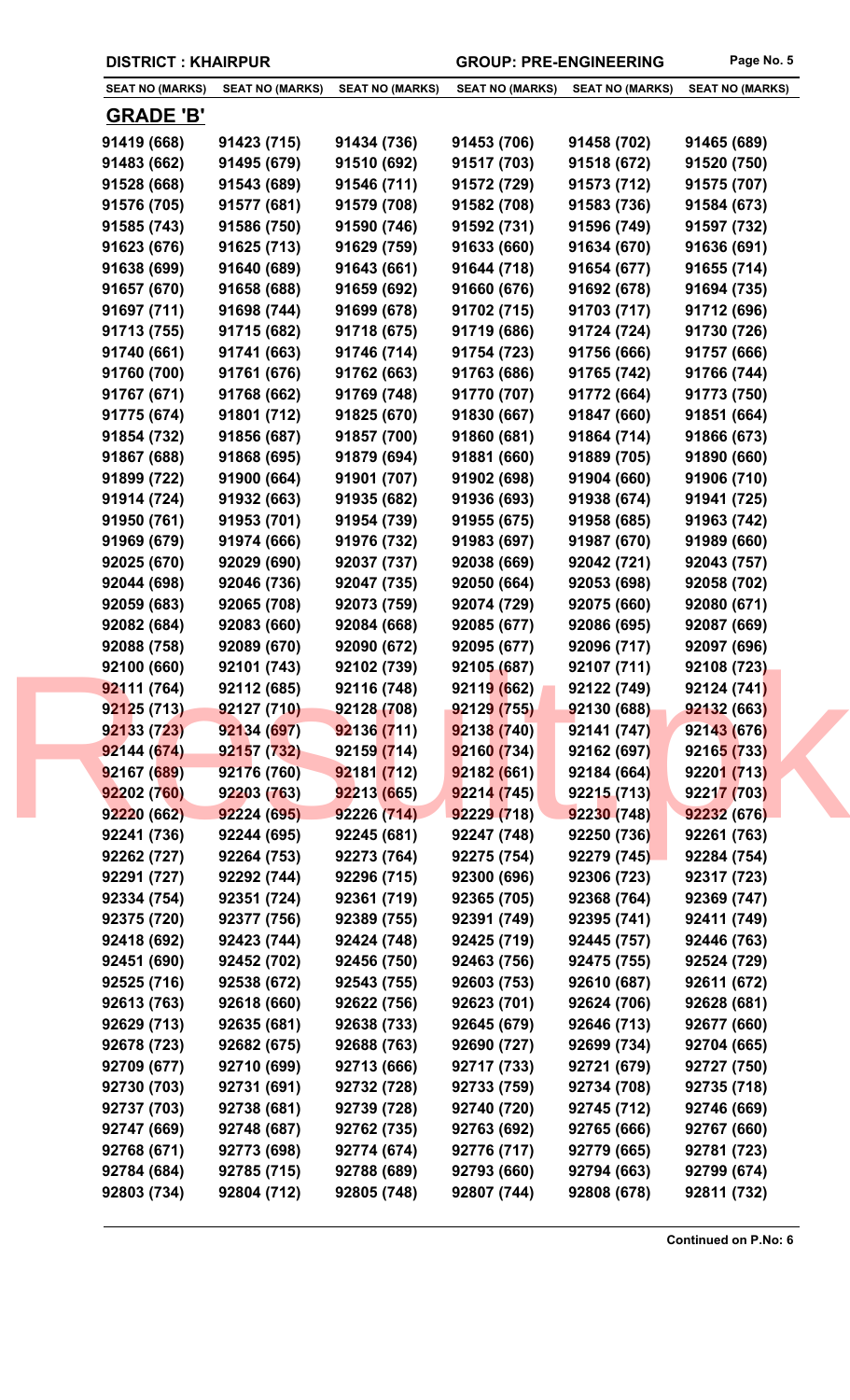| <b>SEAT NO (MARKS)</b>     | <b>SEAT NO (MARKS)</b>     | <b>SEAT NO (MARKS)</b>     | <b>SEAT NO (MARKS)</b>     | <b>SEAT NO (MARKS)</b>     | <b>SEAT NO (MARKS)</b>     |
|----------------------------|----------------------------|----------------------------|----------------------------|----------------------------|----------------------------|
| <b>GRADE 'B'</b>           |                            |                            |                            |                            |                            |
| 92831 (693)                | 92832 (673)                | 92837 (695)                | 92838 (742)                | 92839 (691)                | 92840 (675)                |
| 92842 (688)                | 92844 (680)                | 92846 (706)                | 92847 (696)                | 92894 (747)                | 92895 (660)                |
| 92896 (712)                | 92897 (739)                | 92898 (748)                | 92899 (743)                | 92901 (745)                | 92902 (706)                |
| 92903 (716)                | 92904 (676)                | 92905 (718)                | 92931 (713)                | 92938 (728)                | 92939 (710)                |
| 92953 (762)                | 92954 (738)                | 93015 (667)                | 93027 (673)                | 93028 (754)                | 93052 (705)                |
| 93054 (722)                | 93077 (749)                | 93079 (691)                | 93083 (694)                | 93084 (733)                | 93101 (692)                |
| 93103 (695)                | 93105 (748)                | 93106 (707)                | 128003 (660)               | 128004 (722)               | 128005 (701)               |
| 128013 (760)               | 128014 (693)               | 128096 (755)               | 128111 (753)               | 128113 (739)               | 128115 (725)               |
| 128153 (711)               | 128154 (697)               | 128164 (696)               | 128182 (749)               | 128184 (678)               | 128188 (685)               |
| 128189 (667)               | 128190 (709)               | 128191 (706)               | 128192 (745)               | 128194 (769)               | 128197 (725)               |
| 128200 (668)               | 128209 (741)               | 128220 (758)               | 128224 (721)               | 128232 (730)               | 128320 (723)               |
| 128403 (664)               | 128404 (673)               | 128406 (759)               | 128408 (762)               | 128410 (683)               | 128432 (764)               |
| 128433 (669)               | 128455 (685)               | 128456 (660)               | 128501 (709)               | 128523 (665)               | 128655 (750)               |
| 128660 (707)               | 128670 (663)               | 128775 (698)               | 128802 (751)               | 128851 (713)               | 128871 (763)               |
| 128907 (701)               | 128931 (699)               | 128950 (666)               | 128962 (736)               | 128973 (762)               | 128975 (744)               |
| 128992 (748)               | 128993 (700)               | 129002 (691)               | 129010 (701)               | 129014 (677)               | 129016 (755)               |
| 129021 (759)               | 129030 (732)               | 129072 (750)               | 129076 (732)               | 129078 (734)               | 129108 (735)               |
| 129127 (660)               | 129141 (742)               | 129151 (740)               | 129212 (661)               | 129216 (731)               | 129221 (670)               |
| 129228 (665)               | 129230 (763)               | 129231 (688)               | 129241 (706)               | 129244 (750)               | 129250 (668)               |
| 129272 (734)               | 129351 (753)               |                            |                            |                            |                            |
| <b>GRADE 'C'</b>           |                            |                            |                            |                            |                            |
| 89004 (569)                | 89006 (568)                | 89007 (609)                | 89008 (600)                | 89009 (623)                | 89011 (621)                |
| 89012 (561)                | 89013 (618)                | 89015 (588)                | 89018 (618)                | 89020 (596)                | 89022 (597)                |
| 89025 (635)                | 89026 (608)                | 89030 (620)                | 89031 (631)                | 89033 (572)                | 89039 (607)                |
| 89043 (583)                | 89044 (582)                | 89045 (641)                | 89049 (611)                | 89050 (632)                | 89051 (601)                |
| 89052 (628)                | 89053 (642)                | 89057 (559)                | 89060 (558)                | 89062 (600)                | 89064 (560)                |
| 89066 (606)                | 89068 (562)                | 89069 (628)                | 89074 (627)                | 89079 (635)                | 89082 (578)                |
| 89087 (653)                | 89088 (570)                | 89091 (639)                | 89092 (573)                | 89093 (583)                | 89107 (613)                |
| 89108 (609)                | 89114 (586)                | 89116 (597)                | 89119 (595)                | 89123 (579)                | 89147 (573)                |
| 89150 (601)                | 89161 (558)                | 89162 (607)                | 89170 (550)                | 89171 (636)                | 89172 (574)                |
| 89173 (556)                | 89178 (584)                | 89180 (601)                | 89181 (649)                | 89182 (569)                | 89187 (583)                |
| 89188 (603)                | 89190 (587)                | 89199 (616)                | 89201 (589)                | 89202 (618)                | 89204 (621)                |
| 89206 (598)                | 89208 (608)                | 89209 (590)                | 89211 (553)                | 89213 (581)                | 89214 (559)                |
| 89215 (594)                | 89216 (576)                | 89218 (599)                | 89219 (648)                | 89221 (584)                | 89224 (652)                |
| 89227 (632)                | 89230 (611)                | 89233 (598)                | 89234 (623)                | 89235 (637)                | 89236 (574)                |
| 89241 (640)                | 89242 (604)                | 89244 (611)                | 89245 (617)                | 89248 (559)                | 89250 (645)                |
| 89252 (632)                | 89253 (588)                | 89258 (581)                | 89259 (638)                | 89260 (627)                | 89266 (610)                |
| 89268 (599)                | 89269 (587)                | 89281 (581)                | 89293 (603)                | 89331 (568)                | 89333 (585)                |
| 89335 (624)                | 89336 (620)                | 89337 (573)                | 89339 (602)                | 89340 (580)                | 89341 (619)                |
| 89344 (615)                | 89345 (637)                | 89346 (576)                | 89349 (592)                | 89351 (576)                | 89353 (621)                |
| 89358 (591)                | 89359 (589)                | 89360 (634)                | 89362 (586)                | 89364 (587)                | 89367 (603)                |
| 89370 (616)                | 89372 (601)                | 89373 (617)                | 89376 (573)                | 89377 (598)                | 89378 (567)                |
| 89381 (641)                | 89384 (614)                | 89388 (648)                | 89390 (634)                | 89395 (566)                | 89400 (646)                |
| 89401 (641)                | 89404 (600)                | 89405 (633)                | 89406 (557)                | 89407 (614)                | 89409 (607)                |
| 89411 (649)                | 89412 (601)                | 89414 (650)                | 89415 (619)                | 89416 (600)                | 89417 (626)                |
| 89419 (565)                | 89421 (615)                | 89425 (637)                | 89427 (649)                | 89428 (629)                | 89429 (596)                |
| 89431 (582)                | 89434 (594)                | 89435 (608)                | 89441 (626)                | 89442 (572)                | 89445 (610)                |
|                            |                            |                            | 89449 (583)                | 89451 (579)                | 89453 (620)                |
|                            |                            |                            |                            |                            |                            |
| 89446 (651)                | 89447 (617)                | 89448 (596)                |                            |                            |                            |
| 89456 (653)<br>89465 (568) | 89457 (647)<br>89466 (601) | 89459 (651)<br>89467 (578) | 89460 (578)<br>89470 (617) | 89461 (569)<br>89471 (629) | 89463 (620)<br>89472 (585) |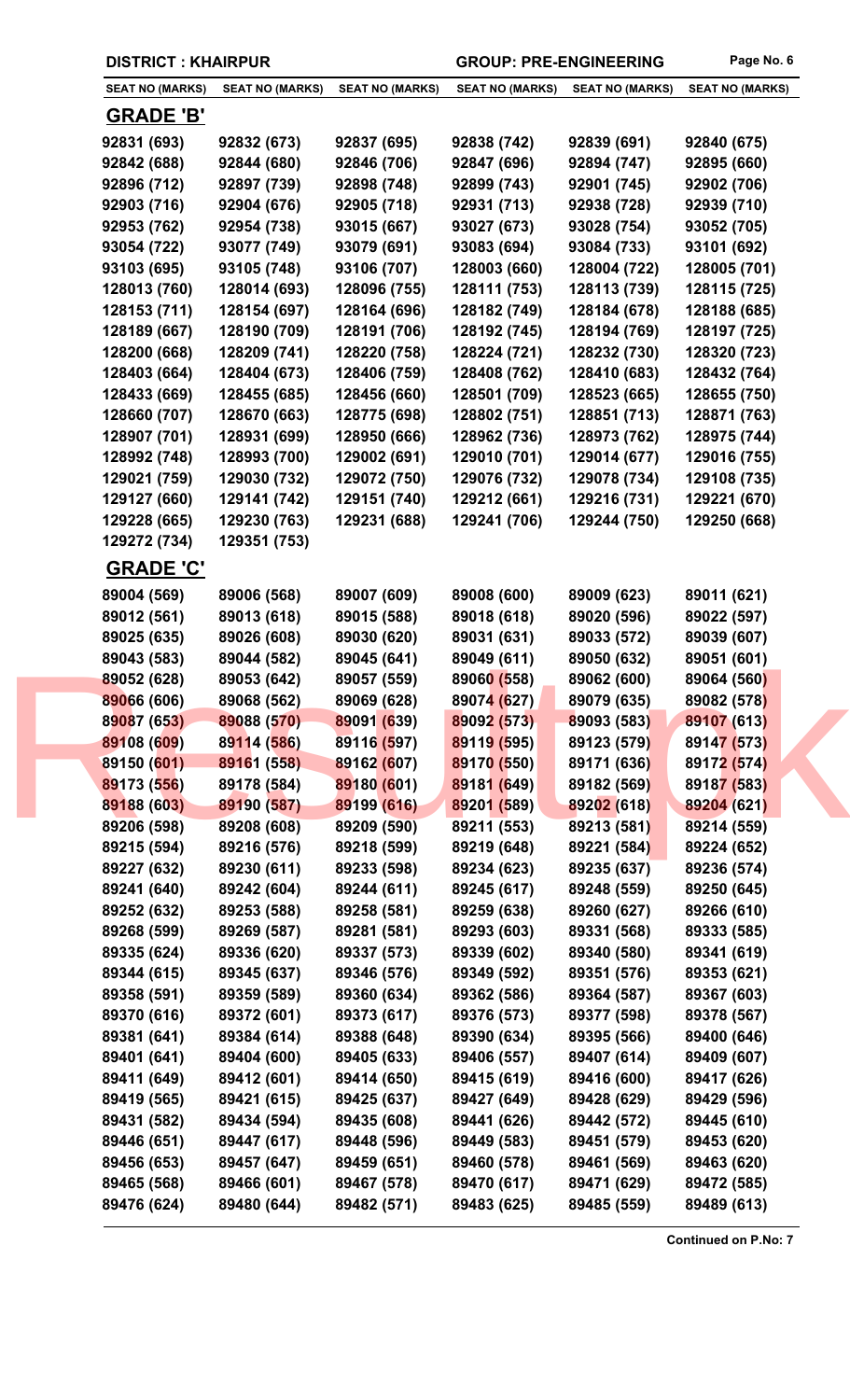| <b>SEAT NO (MARKS)</b> | <b>SEAT NO (MARKS)</b> | <b>SEAT NO (MARKS)</b> | <b>SEAT NO (MARKS)</b> | <b>SEAT NO (MARKS)</b> | <b>SEAT NO (MARKS)</b> |
|------------------------|------------------------|------------------------|------------------------|------------------------|------------------------|
| <b>GRADE 'C'</b>       |                        |                        |                        |                        |                        |
| 89492 (626)            | 89498 (573)            | 89499 (602)            | 89500 (652)            | 89504 (619)            |                        |
|                        |                        | 89511 (631)            |                        | 89514 (632)            | 89507 (573)            |
| 89509 (597)            | 89510 (619)            |                        | 89512 (631)            |                        | 89515 (602)            |
| 89520 (554)            | 89523 (652)            | 89524 (617)            | 89525 (653)            | 89529 (610)            | 89531 (643)            |
| 89532 (553)            | 89535 (587)            | 89536 (575)            | 89539 (576)            | 89540 (570)            | 89541 (605)            |
| 89542 (554)            | 89544 (572)            | 89548 (569)            | 89549 (595)            | 89550 (550)            | 89551 (654)            |
| 89554 (596)            | 89557 (642)            | 89560 (647)            | 89561 (558)            | 89562 (648)            | 89563 (593)            |
| 89564 (616)            | 89568 (643)            | 89571 (552)            | 89572 (565)            | 89573 (608)            | 89576 (612)            |
| 89577 (646)            | 89579 (589)            | 89583 (577)            | 89635 (642)            | 89656 (599)            | 89663 (629)            |
| 89665 (559)            | 89666 (650)            | 89669 (589)            | 89670 (623)            | 89672 (567)            | 89673 (642)            |
| 89675 (584)            | 89676 (576)            | 89678 (558)            | 89681 (574)            | 89682 (599)            | 89683 (561)            |
| 89685 (627)            | 89686 (624)            | 89687 (630)            | 89688 (618)            | 89691 (550)            | 89692 (588)            |
| 89694 (595)            | 89697 (550)            | 89698 (605)            | 89701 (592)            | 89704 (607)            | 89705 (573)            |
| 89707 (617)            | 89712 (616)            | 89713 (654)            | 89714 (640)            | 89718 (594)            | 89719 (564)            |
| 89721 (629)            | 89722 (583)            | 89724 (635)            | 89730 (621)            | 89733 (628)            | 89734 (617)            |
| 89736 (562)            | 89737 (585)            | 89738 (604)            | 89739 (617)            | 89741 (617)            | 89743 (606)            |
| 89746 (574)            | 89749 (621)            | 89751 (632)            | 89752 (640)            | 89756 (593)            | 89758 (626)            |
| 89759 (637)            | 89765 (632)            | 89767 (609)            | 89769 (640)            | 89771 (592)            | 89775 (588)            |
| 89781 (575)            | 89784 (623)            | 89786 (613)            | 89787 (618)            | 89791 (603)            | 89798 (600)            |
| 89801 (617)            | 89803 (614)            | 89810 (606)            | 89815 (642)            | 89821 (586)            | 89822 (560)            |
| 89829 (645)            | 89832 (592)            | 89834 (585)            | 89835 (550)            | 89836 (604)            | 89837 (590)            |
| 89838 (570)            | 89840 (617)            | 89846 (623)            | 89847 (650)            | 89849 (588)            | 89850 (563)            |
| 89851 (576)            | 89853 (578)            | 89856 (582)            | 89858 (559)            | 89860 (608)            | 89861 (550)            |
| 89865 (598)            | 89866 (637)            | 89872 (579)            | 89873 (583)            | 89874 (608)            | 89876 (555)            |
| 89877 (608)            | 89878 (641)            | 89882 (610)            | 89888 (589)            | 89890 (637)            | 89892 (630)            |
| 89896 (652)            | 89899 (638)            | 89904 (581)            | 89905 (609)            | 89908 (598)            | 89910 (586)            |
| 89911 (610)            | 89916 (629)            | 89920 (652)            | 89921 (570)            | 89922 (587)            | 89924 (611)            |
| 89927 (552)            | 89928 (555)            | 89930 (559)            | 89931 (589)            | 89932 (579)            | 89942 (633)            |
| 89943 (575)            | 89945 (620)            | 89946 (654)            | 89951 (573)            | 89952 (565)            | 89954 (624)            |
| 89955 (571)            | 89961 (614)            | 89962 (584)            | 89964 (635)            | 89966 (646)            | 89967 (634)            |
| 89968 (553)            | 89971 (630)            | 89972 (555)            | 89973 (601)            | 89974 (626)            | 89975 (650)            |
| 89976 (636)            | 89977 (585)            | 89982 (610)            | 89984 (569)            | 89987 (641)            | 89997 (557)            |
| 89999 (649)            | 90000 (636)            | 90001(621)             | 90003(604)             | 90004(600)             | 90008 (588)            |
| 90009 (646)            | 90010(584)             | 90011(601)             | 90013(610)             | 90017 (589)            | 90025(634)             |
| 90029 (579)            | 90030 (587)            | 90034 (612)            | 90039 (559)            | 90041 (550)            | 90042 (637)            |
| 90046 (588)            | 90047 (573)            | 90051 (610)            | 90053 (577)            | 90056 (634)            | 90060 (654)            |
| 90061 (637)            | 90062 (611)            | 90063 (600)            | 90069 (578)            | 90070 (593)            | 90071 (555)            |
| 90072 (598)            | 90074 (626)            | 90078 (620)            | 90083 (635)            | 90084 (568)            | 90086 (605)            |
|                        |                        |                        |                        |                        |                        |
| 90093 (644)            | 90095 (637)            | 90100 (580)            | 90101 (595)            | 90107 (590)            | 90112 (567)            |
| 90114 (563)            | 90115 (613)            | 90121 (572)            | 90122 (645)            | 90127 (631)            | 90128 (577)            |
| 90129 (564)            | 90131 (599)            | 90132 (582)            | 90136 (620)            | 90138 (572)            | 90140 (606)            |
| 90144 (607)            | 90149 (594)            | 90152 (575)            | 90153 (551)            | 90154 (559)            | 90156 (635)            |
| 90158 (557)            | 90160 (592)            | 90162 (589)            | 90163 (577)            | 90164 (643)            | 90165 (609)            |
| 90166 (626)            | 90168 (620)            | 90170 (569)            | 90183 (607)            | 90190 (607)            | 90192 (625)            |
| 90193 (561)            | 90197 (607)            | 90204 (575)            | 90205 (626)            | 90210 (637)            | 90221 (567)            |
| 90222 (654)            | 90223 (604)            | 90225 (600)            | 90281 (623)            | 90290 (618)            | 90420 (613)            |
| 90444 (573)            | 90445 (550)            | 90451 (639)            | 90483 (652)            | 90622 (617)            | 90633 (550)            |
| 90636 (562)            | 90646 (621)            | 90649 (633)            | 90650 (560)            | 90652 (574)            | 90691 (641)            |
| 90692 (573)            | 90694 (597)            | 90696 (628)            | 90697 (651)            | 90699 (618)            | 90701 (614)            |
| 90703 (597)            | 90704 (563)            | 90705 (647)            | 90707 (551)            | 90710 (635)            | 90713 (574)            |
| 90714 (583)            | 90716 (638)            | 90717 (616)            | 90721 (646)            | 90723 (584)            | 90727 (625)            |
| 90730 (608)            | 90733 (579)            | 90736 (595)            | 90753 (619)            | 90754 (592)            | 90758 (610)            |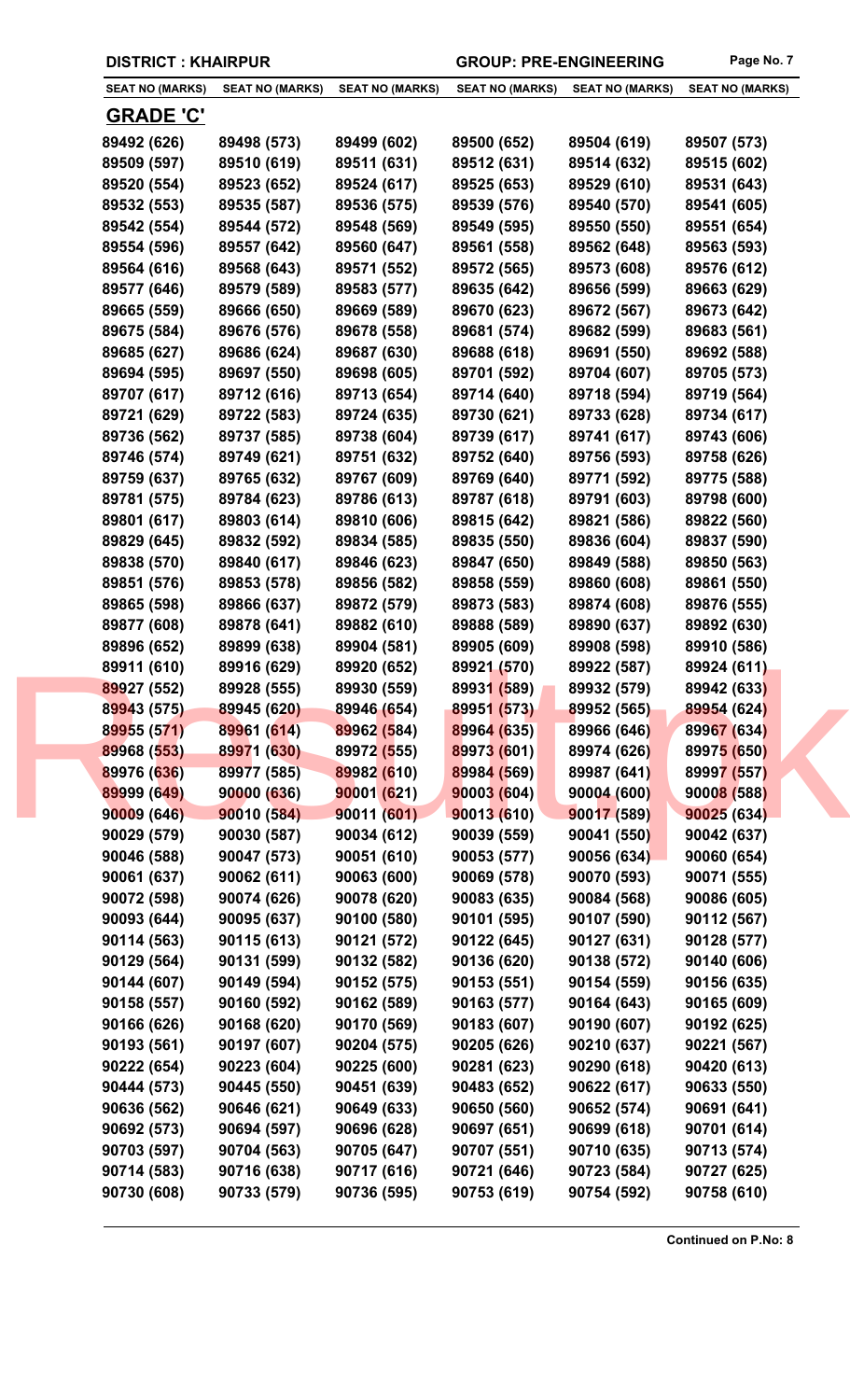| <b>SEAT NO (MARKS)</b> | <b>SEAT NO (MARKS)</b> | <b>SEAT NO (MARKS)</b> | <b>SEAT NO (MARKS)</b> | <b>SEAT NO (MARKS)</b> | <b>SEAT NO (MARKS)</b> |
|------------------------|------------------------|------------------------|------------------------|------------------------|------------------------|
|                        |                        |                        |                        |                        |                        |
| <u>GRADE 'C'</u>       |                        |                        |                        |                        |                        |
| 90762 (570)            | 90764 (627)            | 90770 (639)            | 90771 (646)            | 90772 (587)            | 90773 (628)            |
| 90775 (623)            | 90780 (645)            | 90791 (650)            | 90793 (646)            | 90794 (617)            | 90799 (608)            |
| 90803 (618)            | 90805 (654)            | 90806 (588)            | 90809 (628)            | 90810 (554)            | 90811 (552)            |
| 90813 (646)            | 90818 (645)            | 90823 (653)            | 90826 (630)            | 90828 (652)            | 90830 (604)            |
| 90831 (629)            | 90832 (554)            | 90862 (595)            | 90866 (587)            | 90867 (568)            | 90879 (590)            |
| 90897 (572)            | 90908 (593)            | 90910 (628)            | 90911 (620)            | 90917 (612)            | 90919 (647)            |
| 90961 (577)            | 90962 (629)            | 90965 (636)            | 90966 (620)            | 90968 (620)            | 90970 (608)            |
| 90972 (651)            | 90974 (640)            | 90975 (628)            | 90976 (631)            | 90977 (604)            | 90983 (646)            |
| 90987 (592)            | 90995 (651)            | 90997 (645)            | 90998 (628)            | 91001 (621)            | 91002 (564)            |
| 91024 (654)            | 91027 (573)            | 91028 (647)            | 91031 (650)            | 91032 (561)            | 91047 (555)            |
| 91052 (644)            | 91060 (595)            | 91062 (609)            | 91064 (649)            | 91066 (612)            | 91067 (646)            |
| 91073 (583)            | 91077 (652)            | 91079 (629)            | 91082 (654)            | 91085 (642)            | 91087 (652)            |
| 91088 (612)            | 91091 (629)            | 91092 (568)            | 91093 (637)            | 91095 (634)            | 91096 (596)            |
| 91098 (629)            | 91105 (608)            | 91110 (627)            | 91111 (624)            | 91115 (638)            | 91121 (581)            |
| 91122 (550)            | 91123 (652)            | 91128 (623)            | 91142 (647)            | 91145 (560)            | 91151 (597)            |
| 91152 (599)            | 91159 (614)            | 91160 (575)            | 91164 (585)            | 91165 (626)            | 91168 (582)            |
| 91169 (576)            | 91170 (578)            | 91174 (629)            | 91175 (610)            | 91222 (613)            | 91224 (638)            |
| 91225 (651)            | 91226 (630)            | 91227 (624)            | 91228 (595)            | 91229 (563)            | 91230 (647)            |
| 91231 (618)            | 91232 (624)            | 91235 (654)            | 91236 (606)            | 91241 (637)            | 91243 (607)            |
| 91244 (607)            | 91245 (647)            | 91246 (641)            | 91250 (620)            | 91251 (631)            | 91257 (590)            |
|                        |                        |                        |                        |                        |                        |
| 91263 (613)            | 91268 (606)            | 91269 (576)            | 91271 (646)            | 91331 (638)            | 91333 (607)            |
| 91334 (622)            | 91338 (618)            | 91361 (617)            | 91362 (633)            | 91363 (616)            | 91368 (619)            |
| 91371 (602)            | 91372 (567)            | 91373 (563)            | 91375 (595)            | 91377 (614)            | 91390 (596)            |
| 91393 (557)            | 91398 (614)            | 91399 (567)            | 91400 (607)            | 91405 (582)            | 91406 (578)            |
| 91409 (557)            | 91410 (560)            | 91421 (613)            | 91422 (595)            | 91436 (600)            | 91437 (615)            |
| 91455 (625)            | 91456 (653)            | 91463 (622)            | 91466 (604)            | 91467 (597)            | 91468 (558)            |
| 91472 (622)            | 91475 (596)            | 91478 (597)            | 91480 (635)            | 91481 (594)            | 91487 (561)            |
| 91491 (569)            | 91499 (649)            | 91500 (575)            | 91508 (599)            | 91514 (580)            | 91515 (627)            |
| 91516 (567)            | 91523 (654)            | 91524 (649)            | 91537 (610)            | 91538 (590)            | 91539 (561)            |
| 91554 (627)            | 91571 (633)            | 91574 (582)            | 91578 (609)            | 91580 (596)            | 91581 (597)            |
| 91591 (614)            | 91593 (629)            | 91594 (625)            | 91595 (559)            | 91598 (561)            | 91599 (586)            |
| 91621 (600)            | 91622 (622)            | 91624 (649)            | 91626 (575)            | 91627 (596)            | 91628 (587)            |
| 91630 (559)            | 91635 (567)            | 91639 (604)            | 91642 (603)            | 91645 (619)            | 91646 (617)            |
| 91647 (584)            | 91648 (641)            | 91649 (643)            | 91650 (550)            | 91652(573)             | 91656 (587)            |
| 91661 (627)            | 91691 (582)            | 91695 (613)            | 91704 (624)            | 91708 (655)            | 91720 (634)            |
| 91726 (645)            | 91729 (647)            | 91731 (641)            | 91732 (598)            | 91734 (608)            | 91735 (570)            |
| 91736 (582)            | 91738 (616)            | 91739 (585)            | 91742 (602)            | 91745 (611)            | 91747 (625)            |
| 91748 (563)            | 91753 (632)            | 91759 (599)            | 91764 (611)            | 91774 (591)            | 91778 (642)            |
| 91782 (648)            | 91823 (558)            | 91824 (576)            | 91826 (550)            | 91828 (553)            | 91829 (568)            |
| 91831 (553)            | 91832 (565)            | 91834 (564)            | 91838 (606)            | 91839 (617)            | 91840 (607)            |
| 91841 (631)            | 91844 (613)            | 91845 (649)            | 91849 (595)            | 91852 (620)            | 91853 (648)            |
| 91858 (600)            | 91862 (596)            | 91863 (620)            | 91865 (609)            | 91873 (584)            | 91874 (603)            |
| 91875 (578)            | 91876 (559)            | 91878 (629)            | 91882 (599)            | 91883 (602)            | 91884 (587)            |
| 91885 (576)            | 91888 (600)            | 91891 (645)            | 91892 (628)            | 91893 (619)            | 91898 (567)            |
| 91905 (589)            | 91907 (563)            | 91909 (646)            | 91913 (611)            | 91915 (651)            | 91916 (621)            |
| 91917 (612)            | 91918 (581)            | 91931 (652)            | 91937 (654)            | 91939 (624)            | 91940 (611)            |
| 91945 (632)            | 91961 (560)            | 91962 (592)            | 91964 (581)            | 91966 (634)            | 91970 (633)            |
| 91971 (640)            | 91973 (583)            | 91979 (614)            | 91980 (642)            | 91981 (613)            | 91982 (605)            |
| 91984 (652)            | 91985 (589)            | 91986 (638)            | 91988 (593)            | 91990 (586)            | 91995 (580)            |
| 92021 (619)            | 92024 (612)            | 92026 (630)            | 92031 (584)            | 92032 (639)            | 92033 (644)            |
|                        |                        |                        |                        |                        |                        |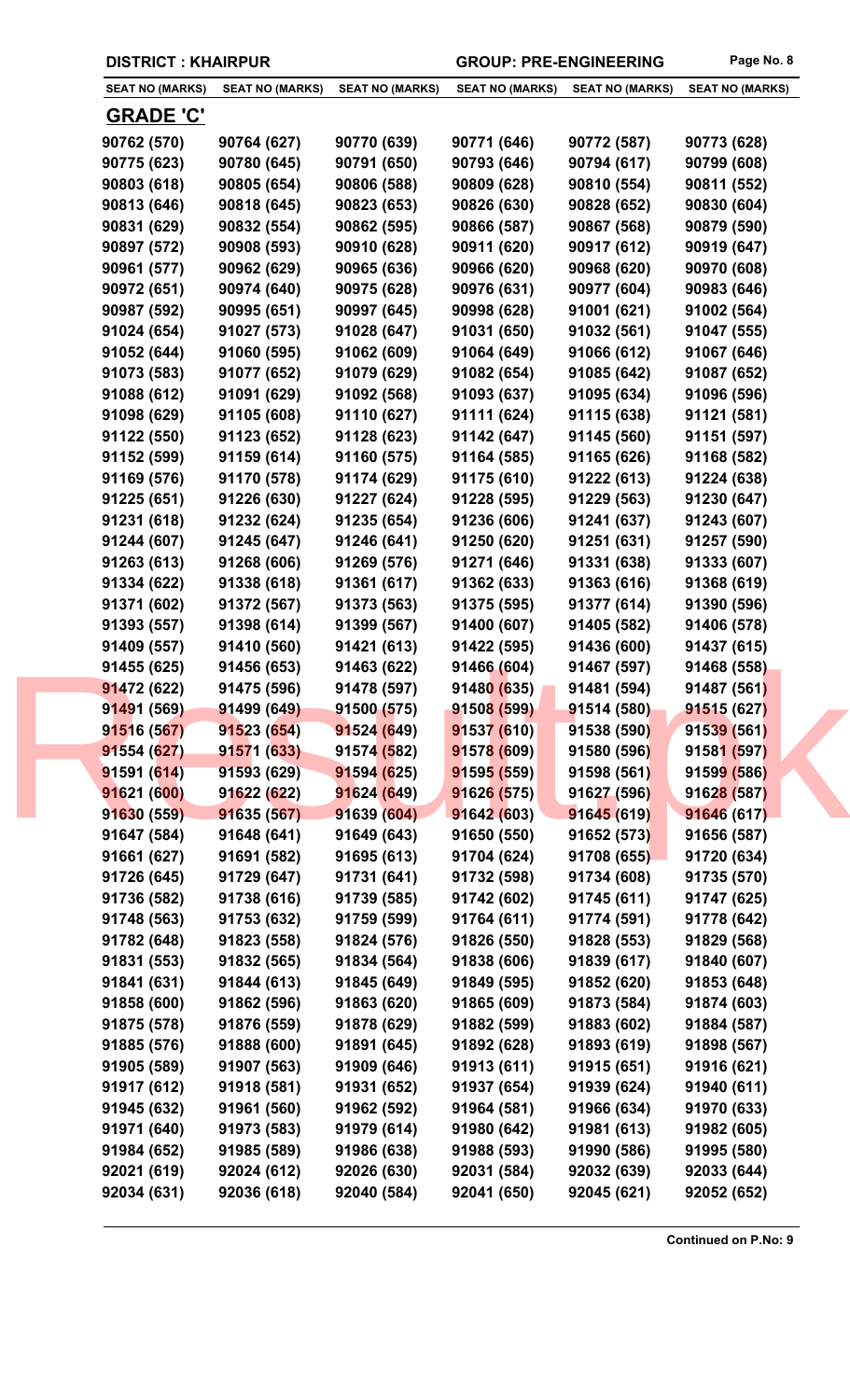| <b>SEAT NO (MARKS)</b> | <b>SEAT NO (MARKS)</b> | <b>SEAT NO (MARKS)</b> | <b>SEAT NO (MARKS)</b> | <b>SEAT NO (MARKS)</b> | <b>SEAT NO (MARKS)</b> |
|------------------------|------------------------|------------------------|------------------------|------------------------|------------------------|
| <u>GRADE 'C'</u>       |                        |                        |                        |                        |                        |
| 92054 (632)            | 92055 (619)            | 92060 (644)            | 92066 (615)            | 92067 (584)            | 92068 (632)            |
| 92069 (618)            | 92071 (640)            | 92072 (563)            | 92078 (626)            | 92079 (605)            | 92093 (598)            |
| 92103 (626)            | 92104 (604)            | 92106 (600)            | 92109 (641)            | 92110 (650)            |                        |
|                        |                        |                        |                        |                        | 92113 (566)            |
| 92114 (632)            | 92117 (552)            | 92120 (587)            | 92121 (580)            | 92123 (639)            | 92139 (568)            |
| 92140 (589)            | 92142 (650)            | 92145 (630)            | 92147 (560)            | 92148 (652)            | 92149 (631)            |
| 92150 (620)            | 92151 (648)            | 92156 (644)            | 92158 (602)            | 92164 (643)            | 92166 (567)            |
| 92168 (644)            | 92171 (621)            | 92172 (629)            | 92173 (627)            | 92174 (606)            | 92177 (617)            |
| 92183 (624)            | 92187 (612)            | 92188 (582)            | 92189 (586)            | 92193 (598)            | 92197 (557)            |
| 92200 (581)            | 92205 (647)            | 92211 (589)            | 92212 (579)            | 92216 (609)            | 92218 (593)            |
| 92219 (628)            | 92221 (643)            | 92222 (599)            | 92223 (609)            | 92225 (572)            | 92228 (640)            |
| 92231 (625)            | 92295 (607)            | 92417 (619)            | 92601 (624)            | 92604 (606)            | 92612 (652)            |
| 92616 (587)            | 92617 (624)            | 92620 (596)            | 92621 (626)            | 92627 (582)            | 92630 (646)            |
| 92632 (595)            | 92634 (620)            | 92636 (584)            | 92637 (631)            | 92639 (555)            | 92640 (642)            |
| 92641 (620)            | 92642 (608)            | 92647 (652)            | 92651 (603)            | 92653 (586)            | 92654 (582)            |
| 92655 (588)            | 92657 (610)            | 92660 (583)            | 92661 (571)            | 92664 (598)            | 92665 (615)            |
| 92667 (582)            | 92669 (587)            | 92670 (637)            | 92674 (576)            | 92679 (644)            | 92680 (565)            |
| 92681 (616)            | 92683 (626)            | 92685 (637)            | 92689 (617)            | 92691 (608)            | 92692 (557)            |
| 92694 (632)            | 92695 (639)            | 92696 (584)            | 92697 (647)            | 92698 (649)            | 92701 (599)            |
| 92702 (614)            | 92703 (574)            | 92706 (611)            | 92708 (589)            | 92714 (635)            | 92715 (619)            |
| 92718 (643)            | 92720 (601)            | 92722 (597)            | 92725 (636)            | 92741 (609)            | 92742 (591)            |
| 92744 (560)            | 92749 (584)            | 92750 (584)            | 92751 (600)            | 92752 (613)            |                        |
|                        |                        |                        |                        |                        | 92753 (612)            |
| 92755 (567)            | 92756 (601)            | 92764 (572)            | 92766 (594)            | 92769 (593)            | 92770 (648)            |
| 92771 (612)            | 92772 (647)            | 92777 (647)            | 92778 (574)            | 92780 (632)            | 92787 (573)            |
| 92790 (611)            | 92791 (577)            | 92795 (603)            | 92796 (637)            | 92797 (625)            | 92798 (644)            |
| 92801 (652)            | 92802 (610)            | 92809 (641)            | 92836 (600)            | 92841 (589)            | 92845 (626)            |
| 92925 (618)            | 92971 (591)            | 92972 (637)            | 92974 (622)            | 92975 (569)            | 92976 (569)            |
| 92977 (602)            | 92978 (627)            | 92979 (603)            | 92991 (579)            | 92993 (613)            | 92995 (620)            |
| 92996 (554)            | 92997 (560)            | 93000 (615)            | 93001 (645)            | 93002 (566)            | 93003 (610)            |
| 93005 (560)            | 93006 (636)            | 93007 (634)            | 93008 (574)            | 93009 (552)            | 93010 (633)            |
| 93011 (603)            | 93012 (607)            | 93013 (576)            | 93014 (581)            | 93016 (654)            | 93017 (550)            |
| 93018 (554)            | 93020 (606)            | 93021 (592)            | 93022 (606)            | 93023 (561)            | 93024 (611)            |
| 93025 (630)            | 93026 (595)            | 93030 (563)            | 93031 (582)            | 93032 (617)            | 93051 (558)            |
| 93053 (608)            | 93104 (608)            | 128001(551)            | 128006 (563)           | 128008 (550)           | 128010 (564)           |
| 128012 (559)           | 128031 (649)           | 128033 (601)           | 128034 (574)           | 128053 (567)           | 128056 (636)           |
| 128057 (597)           | 128058 (609)           | 128059 (593)           | 128082 (550)           | 128083 (588)           | 128084 (602)           |
| 128085 (611)           | 128086 (554)           | 128087 (577)           | 128089 (608)           | 128090 (625)           | 128092 (576)           |
| 128093 (635)           | 128094 (570)           | 128095 (654)           | 128097 (550)           | 128098 (583)           | 128100 (606)           |
| 128101 (613)           | 128119 (563)           | 128122 (566)           | 128152 (612)           | 128156 (566)           | 128158 (569)           |
| 128160 (556)           | 128161 (600)           | 128173 (550)           | 128174 (605)           | 128175 (586)           | 128176 (597)           |
| 128179 (615)           | 128180 (637)           | 128196 (649)           | 128202 (652)           | 128203 (601)           | 128208 (639)           |
| 128214 (612)           | 128216 (572)           | 128217 (575)           | 128221 (555)           | 128222 (550)           | 128223 (550)           |
| 128225 (650)           | 128228 (575)           | 128230 (623)           | 128234 (618)           | 128255 (638)           | 128257 (616)           |
| 128263 (554)           | 128293 (612)           | 128294 (614)           | 128295 (576)           | 128298 (558)           | 128405 (654)           |
|                        |                        |                        |                        |                        |                        |
| 128409 (657)           | 128412 (645)           | 128451 (643)           | 128504 (626)           | 128522 (577)           | 128524 (630)           |
| 128542 (652)           | 128543 (636)           | 128545 (636)           | 128572 (594)           | 128573 (584)           | 128575 (559)           |
| 128576 (605)           | 128577 (639)           | 128578 (550)           | 128580 (635)           | 128584 (556)           | 128586 (555)           |
| 128587 (559)           | 128588 (654)           | 128589 (555)           | 128591 (550)           | 128593 (566)           | 128651 (554)           |
| 128652 (604)           | 128653 (612)           | 128654 (564)           | 128656 (574)           | 128657 (574)           | 128658 (575)           |
| 128659 (614)           | 128693 (559)           | 128694 (574)           | 128695 (642)           | 128697 (627)           | 128757 (558)           |
| 128759 (653)           | 128760 (613)           | 128770 (561)           | 128786 (608)           | 128787 (622)           | 128788 (567)           |
| 128789 (581)           | 128790 (554)           | 128791 (624)           | 128792 (606)           | 128795 (649)           | 128799 (572)           |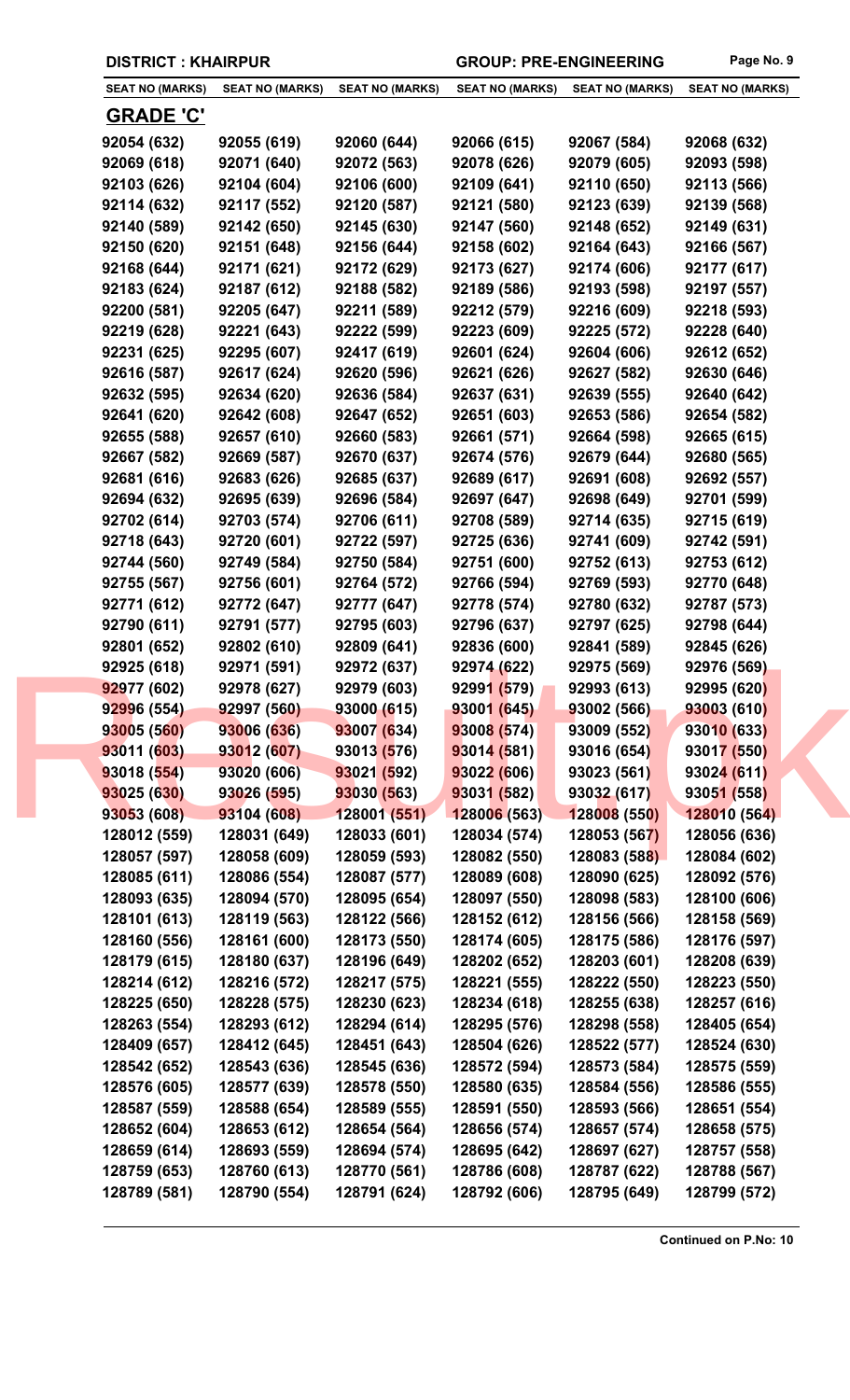| <b>SEAT NO (MARKS)</b> | <b>SEAT NO (MARKS)</b> | <b>SEAT NO (MARKS)</b> | <b>SEAT NO (MARKS)</b> | <b>SEAT NO (MARKS)</b> | <b>SEAT NO (MARKS)</b> |
|------------------------|------------------------|------------------------|------------------------|------------------------|------------------------|
| <b>GRADE 'C'</b>       |                        |                        |                        |                        |                        |
| 128801 (650)           | 128806 (638)           | 128852 (599)           | 128872 (594)           | 128873 (620)           | 128876 (550)           |
| 128878 (558)           | 128880 (550)           | 128881 (571)           | 128883 (550)           | 128884 (627)           | 128885 (561)           |
| 128886 (556)           | 128887 (620)           | 128901 (550)           | 128902 (587)           | 128941 (620)           | 128942 (585)           |
| 128944 (637)           | 128945 (609)           | 128946 (550)           | 128947 (618)           | 128948 (569)           | 128949 (585)           |
| 128951 (626)           | 128952 (638)           | 128953 (588)           | 128954 (650)           | 128961 (591)           | 129005 (575)           |
| 129008 (601)           | 129009 (572)           | 129011 (589)           | 129013 (597)           | 129025 (587)           | 129028 (649)           |
| 129120 (598)           | 129201 (638)           | 129202 (600)           | 129204 (619)           | 129205 (629)           | 129206 (577)           |
| 129208 (621)           | 129210 (569)           | 129211 (596)           | 129213 (604)           | 129214 (568)           | 129215 (594)           |
| 129219 (610)           | 129220 (555)           | 129222 (604)           | 129223 (557)           | 129224 (619)           | 129226 (600)           |
| 129227 (648)           | 129233 (553)           | 129234 (612)           | 129235 (629)           | 129236 (634)           | 129245 (651)           |
| 129246 (595)           | 129251 (588)           | 129252 (641)           | 129253 (592)           | 129321 (582)           | 129322 (550)           |
| 129324 (556)           | 135044 (636)           |                        |                        |                        |                        |
|                        |                        |                        |                        |                        |                        |
| <b>GRADE 'D'</b>       |                        |                        |                        |                        |                        |
| 89099 (524)            | 89101 (517)            | 89156 (538)            | 89166 (531)            | 89167 (522)            | 89194 (502)            |
| 89195 (545)            | 89200 (540)            | 89222 (527)            | 89223 (520)            | 89225 (528)            | 89226 (530)            |
| 89246 (531)            | 89292 (507)            | 89444 (512)            | 89450 (515)            | 89484 (542)            | 89528 (503)            |
| 89534 (538)            | 89537 (509)            | 89543 (462)            | 89545 (538)            | 89671 (541)            | 89674 (519)            |
| 89679 (525)            | 89680 (525)            | 89690 (526)            | 89693 (525)            | 89696 (536)            | 89703 (528)            |
| 89723 (498)            | 89766 (520)            | 89778 (546)            | 89793 (541)            | 89839 (516)            | 89864 (524)            |
| 89868 (528)            | 89883 (537)            | 89909 (492)            | 89915 (520)            | 89929 (543)            | 89935 (546)            |
| 89939 (538)            | 89960 (520)            | 89965 (518)            | 89969 (544)            | 89981 (513)            | 89983 (526)            |
| 90012 (541)            | 90022 (516)            | 90076 (529)            | 90077 (531)            | 90080 (544)            | 90087 (532)            |
| 90088 (513)            | 90104 (474)            | 90105 (540)            | 90106 (523)            | 90108 (520)            | 90124 (523)            |
| 90133 (535)            | 90134 (523)            | 90142 (507)            | 90145 (503)            | 90146 (521)            | 90147 (513)            |
| 90148 (503)            | 90174 (538)            | 90175 (530)            | 90177 (468)            | 90181 (525)            | 90182 (523)            |
| 90186 (483)            | 90213 (512)            | 90595 (526)            | 90668 (529)            | 90720 (493)            | 90872 (539)            |
| 90916 (540)            | 91099 (543)            | 91141 (524)            | 91161 (535)            | 91391 (531)            | 91392 (529)            |
| 91396 (523)            | 91412 (502)            | 91471 (541)            | 91482 (495)            | 91486 (533)            | 91489 (542)            |
| 91507 (525)            | 91511 (484)            | 91631(515)             | 91632(512)             | 91651 (517)            | 91653 (531)            |
| 91822 (535)            | 91870 (510)            | 91877 (538)            | 91880 (465)            | 91886 (528)            | 91887 (475)            |
| 91894 (483)            | 91897 (532)            | 92027 (540)            | 92035(520)             | 92146 (541)            | 92196 (538)            |
| 92607 (529)            | 92625 (530)            | 92650 (517)            | 92662 (543)            | 92672 (492)            | 92673(514)             |
| 92676 (534)            | 92716 (537)            | 92743 (540)            | 92759 (526)            | 92782 (484)            | 92789 (524)            |
| 92812 (525)            | 92973 (533)            | 92992 (524)            | 92994 (517)            | 92998 (537)            | 92999 (542)            |
| 93019 (526)            | 93102 (537)            | 128009 (519)           | 128032 (515)           | 128035 (506)           | 128037 (496)           |
| 128038 (518)           | 128039 (521)           | 128040 (531)           | 128043 (539)           | 128046 (499)           | 128047 (530)           |
| 128048 (527)           | 128050 (505)           | 128060 (467)           | 128061 (524)           | 128081 (473)           | 128088 (518)           |
| 128099 (535)           | 128102 (516)           | 128107 (540)           | 128116 (540)           | 128120 (540)           | 128151 (538)           |
| 128155 (520)           | 128159 (515)           | 128167 (524)           | 128170 (549)           | 128172 (517)           | 128185 (501)           |
| 128215 (480)           | 128233 (493)           | 128251 (515)           | 128256 (523)           | 128264 (525)           | 128296 (512)           |
| 128297 (534)           | 128299 (455)           | 128301 (517)           | 128302 (494)           | 128303 (532)           | 128304 (488)           |
| 128308 (512)           | 128314 (525)           | 128525 (481)           | 128541 (544)           | 128571 (509)           | 128574 (507)           |
| 128579 (466)           | 128581 (508)           | 128582 (503)           | 128583 (538)           | 128585 (541)           | 128590 (528)           |
| 128592 (457)           | 128665 (515)           | 128692 (542)           | 128696 (516)           | 128698 (511)           | 128796 (504)           |
| 128875 (466)           | 128877 (519)           | 128879 (539)           | 128882 (522)           | 128888 (537)           | 128904 (507)           |
| 128991 (517)           | 129004 (503)           | 129006 (536)           | 129007 (524)           | 129207 (497)           | 129209 (530)           |
| 129217 (507)           | 129225 (540)           | 129229 (498)           | 129249 (544)           | 129271 (476)           | 129312 (531)           |
| 129323 (521)           |                        |                        |                        |                        |                        |

## **GRADE 'E'**

**129325 (434)**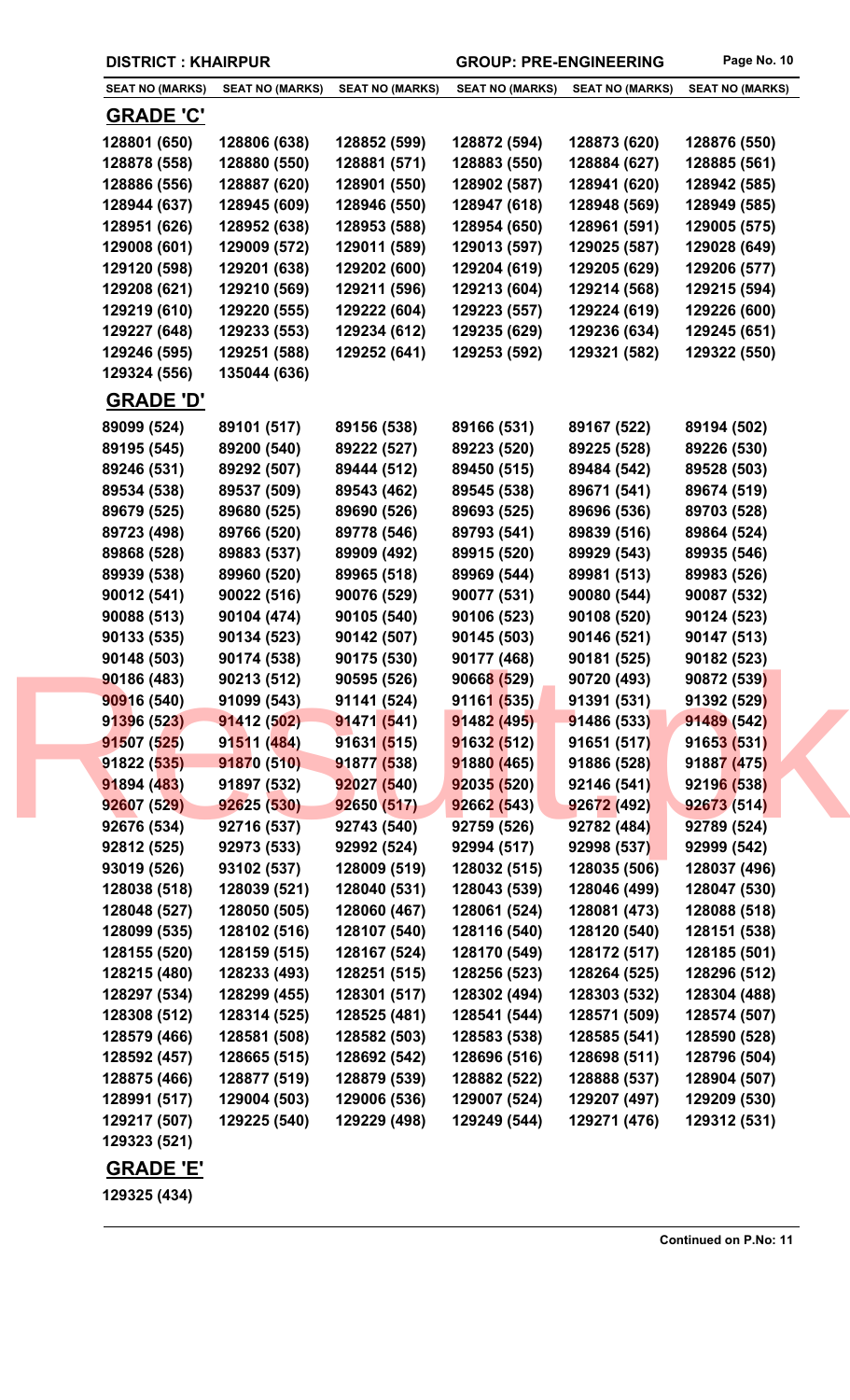|  | <b>DISTRICT: KHAIRPUR</b> |                           |                        | <b>GROUP: PRE-ENGINEERING</b> |                        | Page No. 11            |
|--|---------------------------|---------------------------|------------------------|-------------------------------|------------------------|------------------------|
|  | <b>SEAT NO (MARKS)</b>    | <b>SEAT NO (MARKS)</b>    | <b>SEAT NO (MARKS)</b> | <b>SEAT NO (MARKS)</b>        | <b>SEAT NO (MARKS)</b> | <b>SEAT NO (MARKS)</b> |
|  | <b>PASS ONLY</b>          |                           |                        |                               |                        |                        |
|  | 89122 (930)               | 128103 (81)               | 128104 (173)           | 128121 (125)                  | 128195 (69)            | 128198 (174)           |
|  | 128229 (87)               | 128352 (178)              | 128521 (159)           | 128547 (151)                  | 128663 (161)           | 128909 (161)           |
|  | 128910 (158)              | 128911 (176)              | 128912 (174)           | 128913 (184)                  | 128914 (176)           | 128915 (122)           |
|  | 128916 (125)              | 129003 (154)              | 129020 (167)           | 129029 (171)                  | 129071 (163)           | 129086 (164)           |
|  | 129087 (174)              | 129088 (165)              | 129095 (147)           | 129119 (160)                  | 129122 (157)           | 129124 (171)           |
|  | 129129 (172)              |                           |                        |                               |                        |                        |
|  |                           | <b>FAILURE CANDIDATES</b> |                        |                               |                        |                        |
|  | 89001 (537)               | 89002 (569)               | 89010 (539)            | 89014 (499)                   | 89016 (476)            | 89019 (411)            |
|  | 89021 (450)               | 89027 (492)               | 89028 (521)            | 89029 (554)                   | 89032 (581)            | 89035 (772)            |
|  | 89037 (572)               | 89038 (494)               | 89040 (576)            | 89041 (538)                   | 89042 (572)            | 89046 (535)            |
|  | 89047 (505)               | 89048 (555)               | 89056 (655)            | 89058 (457)                   | 89067 (497)            | 89070 (492)            |
|  | 89071 (552)               | 89075 (550)               | 89077 (504)            | 89078 (568)                   | 89085 (719)            | 89090 (662)            |
|  | 89095 (512)               | 89100 (413)               | 89102 (511)            | 89103 (532)                   | 89104 (489)            | 89105 (532)            |
|  | 89109 (492)               | 89110 (434)               | 89111 (653)            | 89120 (528)                   | 89121 (114)            | 89144 (412)            |
|  | 89145 (407)               | 89146 (476)               | 89148 (541)            | 89149 (486)                   | 89152 (472)            | 89153 (492)            |
|  | 89154 (605)               | 89158 (358)               | 89159 (517)            | 89160 (384)                   | 89163 (514)            | 89164 (576)            |
|  | 89165 (454)               | 89168 (489)               | 89169 (473)            | 89174 (479)                   | 89175 (478)            | 89176 (530)            |
|  | 89177 (427)               | 89179 (536)               | 89183 (506)            | 89184 (539)                   | 89186 (552)            | 89189 (525)            |
|  | 89191 (535)               | 89192 (566)               | 89193 (394)            | 89196 (620)                   | 89197 (543)            | 89212 (540)            |
|  | 89217 (478)               | 89228 (445)               | 89229 (463)            | 89231 (389)                   | 89232 (504)            | 89237 (518)            |
|  | 89238 (489)               | 89239 (468)               | 89243 (524)            | 89247 (496)                   | 89249 (531)            | 89254 (397)            |
|  | 89255 (465)               | 89256 (370)               | 89261 (511)            | 89262 (437)                   | 89263 (468)            | 89264 (533)            |
|  | 89265 (437)               | 89267 (494)               | 89270 (483)            | 89271 (499)                   | 89273 (553)            | 89274 (550)            |
|  | 89275 (529)               | 89276 (436)               | 89277 (503)            | 89278 (552)                   | 89279 (505)            | 89280 (474)            |
|  | 89282 (586)               | 89283 (550)               | 89285 (655)            | 89286 (522)                   | 89287 (580)            | 89288 (524)            |
|  | 89290 (26)                | 89291 (468)               | 89296 (534)            | 89297 (590)                   | 89298 (603)            | 89299 (575)            |
|  | 89300 (511)               | 89301 (453)               | 89303 (542)            | 89304 (548)                   | 89305 (573)            | 89334 (433)            |
|  | 89338 (632)               | 89352 (453)               | 89355 (484)            | 89356 (473)                   | 89361 (531)            | 89366 (434)            |
|  | 89369 (503)               | 89371 (626)               | 89374 (515)            | 89382 (635)                   | 89383 (546)            | 89389 (441)            |
|  | 89413 (461)               | 89418 (537)               | 89422 (577)            | 89423 (621)                   | 89424 (353)            | 89426 (610)            |
|  | 89432 (611)               | 89433 (527)               | 89438 (80)             | 89454 (554)                   | 89475 (595)            | 89477 (549)            |
|  | 89478 (477)               | 89502 (585)               | 89505 (476)            | 89506 (573)                   | 89508 (595)            | 89513 (559)            |
|  | 89527 (576)               | 89546 (506)               | 89547 (532)            | 89558 (574)                   | 89574 (516)            | 89575 (568)            |
|  | 89584 (579)               | 89586 (334)               | 89632 (544)            | 89652 (516)                   | 89657 (535)            | 89658 (588)            |
|  | 89662 (505)               | 89664 (468)               | 89667 (390)            | 89677 (468)                   | 89684 (499)            | 89699 (540)            |
|  | 89706 (500)               | 89710 (588)               | 89747 (506)            | 89753 (570)                   | 89785 (556)            | 89800 (681)            |
|  | 89823 (605)               | 89824 (554)               | 89830 (532)            | 89831 (543)                   | 89843 (567)            | 89844 (547)            |
|  | 89845 (625)               | 89848 (473)               | 89857 (438)            | 89863 (535)                   | 89867 (458)            | 89869 (542)            |
|  | 89871 (392)               | 89884 (498)               | 89886 (508)            | 89887 (546)                   | 89889 (388)            | 89893 (589)            |
|  | 89895 (549)               | 89898 (565)               | 89900 (437)            | 89902 (284)                   | 89903 (558)            | 89906 (703)            |
|  | 89912 (489)               | 89918 (579)               | 89963 (613)            | 89985 (655)                   | 89992 (505)            | 90005 (566)            |
|  | 90014 (571)               | 90015 (397)               | 90016 (567)            | 90018 (376)                   | 90019 (521)            | 90020 (482)            |
|  | 90038 (624)               | 90040 (585)               | 90044 (578)            | 90045 (546)                   | 90048 (492)            | 90065 (561)            |
|  | 90066 (542)               | 90068 (571)               | 90073 (486)            | 90075 (457)                   | 90081 (517)            | 90082 (533)            |
|  | 90085 (495)               | 90099 (518)               | 90102 (267)            | 90103 (594)                   | 90110 (469)            | 90111 (496)            |
|  | 90113 (542)               | 90118 (501)               | 90120 (501)            | 90125 (488)                   | 90126 (479)            | 90130 (565)            |
|  | 90137 (537)               | 90139 (514)               | 90141 (452)            | 90143 (406)                   | 90150 (496)            | 90151 (428)            |
|  | 90167 (470)               | 90169 (565)               | 90172 (452)            | 90173 (428)                   | 90176 (601)            | 90178 (533)            |
|  | 90179 (498)               | 90180 (402)               | 90184 (452)            | 90185 (460)                   | 90187 (416)            | 90188 (507)            |
|  | 90189 (531)               | 90194 (540)               | 90195 (481)            | 90201 (538)                   | 90202 (453)            | 90203 (505)            |
|  | 90208 (539)               | 90209 (501)               | 90211 (585)            | 90212 (516)                   | 90214 (580)            | 90215 (472)            |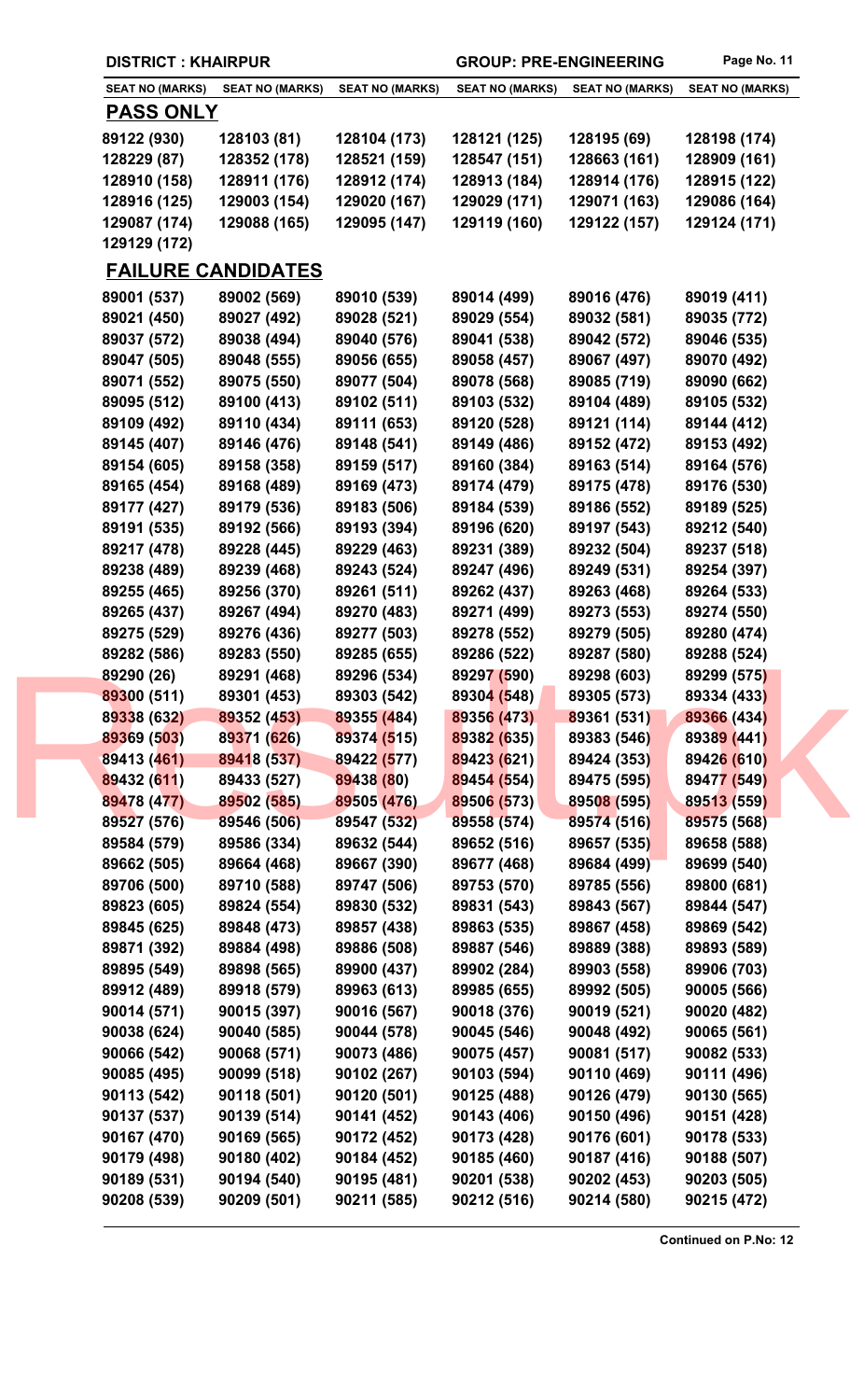|                        | <b>DISTRICT: KHAIRPUR</b> |                        |                        | <b>GROUP: PRE-ENGINEERING</b> |                        |
|------------------------|---------------------------|------------------------|------------------------|-------------------------------|------------------------|
| <b>SEAT NO (MARKS)</b> | <b>SEAT NO (MARKS)</b>    | <b>SEAT NO (MARKS)</b> | <b>SEAT NO (MARKS)</b> | <b>SEAT NO (MARKS)</b>        | <b>SEAT NO (MARKS)</b> |
|                        | <u>FAILURE CANDIDATES</u> |                        |                        |                               |                        |
| 90216 (461)            | 90217 (551)               | 90218 (564)            | 90219 (491)            | 90224 (543)                   | 90226 (487)            |
| 90227 (489)            | 90229 (382)               | 90251 (551)            | 90252 (467)            | 90253 (391)                   | 90254 (473)            |
| 90255 (507)            | 90256 (411)               | 90259 (397)            | 90260 (359)            | 90262 (453)                   | 90263 (378)            |
| 90264 (400)            | 90265 (389)               | 90266 (529)            | 90267 (462)            | 90268 (460)                   | 90269 (435)            |
| 90270 (528)            | 90271 (493)               | 90273 (392)            | 90274 (453)            | 90275 (394)                   | 90276 (441)            |
| 90277 (443)            | 90278 (477)               | 90279 (419)            | 90280 (427)            | 90282 (489)                   | 90283 (526)            |
| 90284 (475)            | 90285 (427)               | 90286 (403)            | 90287 (582)            | 90288 (539)                   | 90289 (525)            |
| 90291 (569)            | 90293 (345)               | 90294 (360)            | 90295 (511)            | 90296 (388)                   | 90297 (411)            |
| 90298 (396)            | 90299 (443)               | 90300 (417)            | 90301 (449)            | 90302 (379)                   | 90331 (451)            |
| 90332 (456)            | 90333 (559)               | 90335 (421)            | 90337 (422)            | 90338 (657)                   | 90339 (602)            |
| 90340 (378)            | 90341 (539)               | 90342 (502)            | 90343 (511)            | 90344 (481)                   | 90345 (528)            |
|                        |                           |                        |                        |                               |                        |
| 90346 (568)            | 90347 (416)               | 90348 (415)            | 90349 (571)            | 90350 (510)                   | 90351 (609)            |
| 90352 (508)            | 90353 (502)               | 90354 (509)            | 90355 (472)            | 90356 (499)                   | 90357 (435)            |
| 90358 (484)            | 90359 (316)               | 90360 (269)            | 90361 (355)            | 90362 (348)                   | 90363 (478)            |
| 90364 (410)            | 90366 (373)               | 90367 (383)            | 90368 (379)            | 90369 (344)                   | 90370 (342)            |
| 90371 (436)            | 90372 (460)               | 90373 (373)            | 90374 (421)            | 90375 (424)                   | 90376 (449)            |
| 90377 (379)            | 90378 (488)               | 90379 (447)            | 90381 (420)            | 90382 (393)                   | 90383 (448)            |
| 90384 (504)            | 90385 (436)               | 90386 (416)            | 90387 (416)            | 90388 (367)                   | 90389 (383)            |
| 90390 (418)            | 90391 (376)               | 90471 (576)            | 90472 (490)            | 90473 (529)                   | 90476 (550)            |
| 90477 (432)            | 90478 (467)               | 90479 (697)            | 90480 (559)            | 90481 (441)                   | 90484 (493)            |
| 90485 (481)            | 90486 (362)               | 90488 (366)            | 90489 (530)            | 90490 (558)                   | 90491 (384)            |
| 90492 (400)            | 90493 (469)               | 90494 (458)            | 90495 (396)            | 90496 (571)                   | 90497 (491)            |
| 90498 (387)            | 90499 (416)               | 90502 (546)            | 90537 (638)            | 90599 (607)                   | 90601 (621)            |
| 90611 (587)            | 90612 (588)               | 90613 (658)            | 90614 (596)            | 90615 (569)                   | 90616 (644)            |
| 90619 (557)            | 90620 (585)               | 90631 (801)            | 90634 (486)            | 90638 (524)                   | 90639 (508)            |
| 90640 (576)            | 90642 (521)               | 90644 (711)            | 90645 (769)            | 90654 (506)                   | 90656 (484)            |
| 90657 (577)            | 90658 (901)               | 90666 (470)            | 90667 (711)            | 90700 (534)                   | 90728 (487)            |
| 90729 (584)            | 90731 (523)               | 90765 (475)            | 90766 (571)            | 90787 (583)                   | 90792 (581)            |
| 90796 (650)            | 90797 (586)               | 90804 (569)            | 90808 (565)            | 90829 (498)                   | 90841 (647)            |
| 90861 (580)            | 90863 (542)               | 90868 (487)            | 90869 (538)            | 90870 (511)                   | 90873 (582)            |
| 90874 (543)            | 90875 (570)               | 90876 (509)            | 90877 (550)            | 90878 (567)                   | 90880 (556)            |
| 90881 (579)            | 90882 (390)               | 90883 (599)            | 90884 (573)            | 90885 (540)                   | 90886 (543)            |
| 90887 (582)            | 90888 (493)               | 90889(571)             | 90890 (496)            | 90891 (514)                   | 90892 (492)            |
| 90893 (522)            | 90894 (442)               | 90895 (522)            | 90898 (425)            | 90899 (448)                   | 90900 (491)            |
| 90901 (593)            | 90902 (647)               | 90903 (524)            | 90905 (352)            | 90906 (547)                   | 90907 (526)            |
| 90909 (461)            | 90913 (553)               | 90914 (531)            | 90915 (518)            | 90920 (488)                   | 90939 (665)            |
| 90963 (546)            | 90967 (488)               | 90984 (536)            | 90989 (546)            | 90992 (539)                   | 91021 (440)            |
| 91089 (561)            | 91090 (497)               | 91102 (423)            | 91103 (651)            | 91109 (494)                   | 91112 (632)            |
| 91120 (580)            | 91126 (660)               | 91129 (725)            | 91137 (632)            | 91138 (598)                   | 91140 (603)            |
|                        |                           |                        |                        |                               |                        |
| 91171 (448)            | 91173 (638)               | 91180 (771)            | 91195 (529)            | 91198 (628)                   | 91238 (686)            |
| 91242 (484)            | 91247 (506)               | 91253 (677)            | 91254 (484)            | 91255 (471)                   | 91256 (634)            |
| 91258 (562)            | 91260 (626)               | 91262 (493)            | 91270 (541)            | 91306 (625)                   | 91307 (707)            |
| 91335 (709)            | 91364 (488)               | 91365 (499)            | 91366 (514)            | 91367 (505)                   | 91370 (521)            |
| 91376 (533)            | 91378 (524)               | 91380 (486)            | 91381 (500)            | 91385 (492)                   | 91388 (505)            |
| 91389 (634)            | 91394 (533)               | 91402 (567)            | 91403 (442)            | 91404 (558)                   | 91411 (490)            |
| 91413 (484)            | 91414 (450)               | 91415 (452)            | 91416 (395)            | 91417 (464)                   | 91418 (457)            |
| 91420 (546)            | 91424 (485)               | 91425 (482)            | 91426 (409)            | 91427 (481)                   | 91428 (538)            |
| 91429 (459)            | 91430 (479)               | 91431 (542)            | 91432 (507)            | 91433 (541)                   | 91435 (599)            |
| 91438 (565)            | 91440 (432)               | 91441 (448)            | 91442 (436)            | 91443 (529)                   | 91444 (587)            |
| 91445 (538)            | 91446 (555)               | 91447 (549)            | 91448 (569)            | 91449 (563)                   | 91450 (636)            |
| 91451 (511)            | 91452 (579)               | 91454 (586)            | 91457 (586)            | 91459 (501)                   | 91460 (503)            |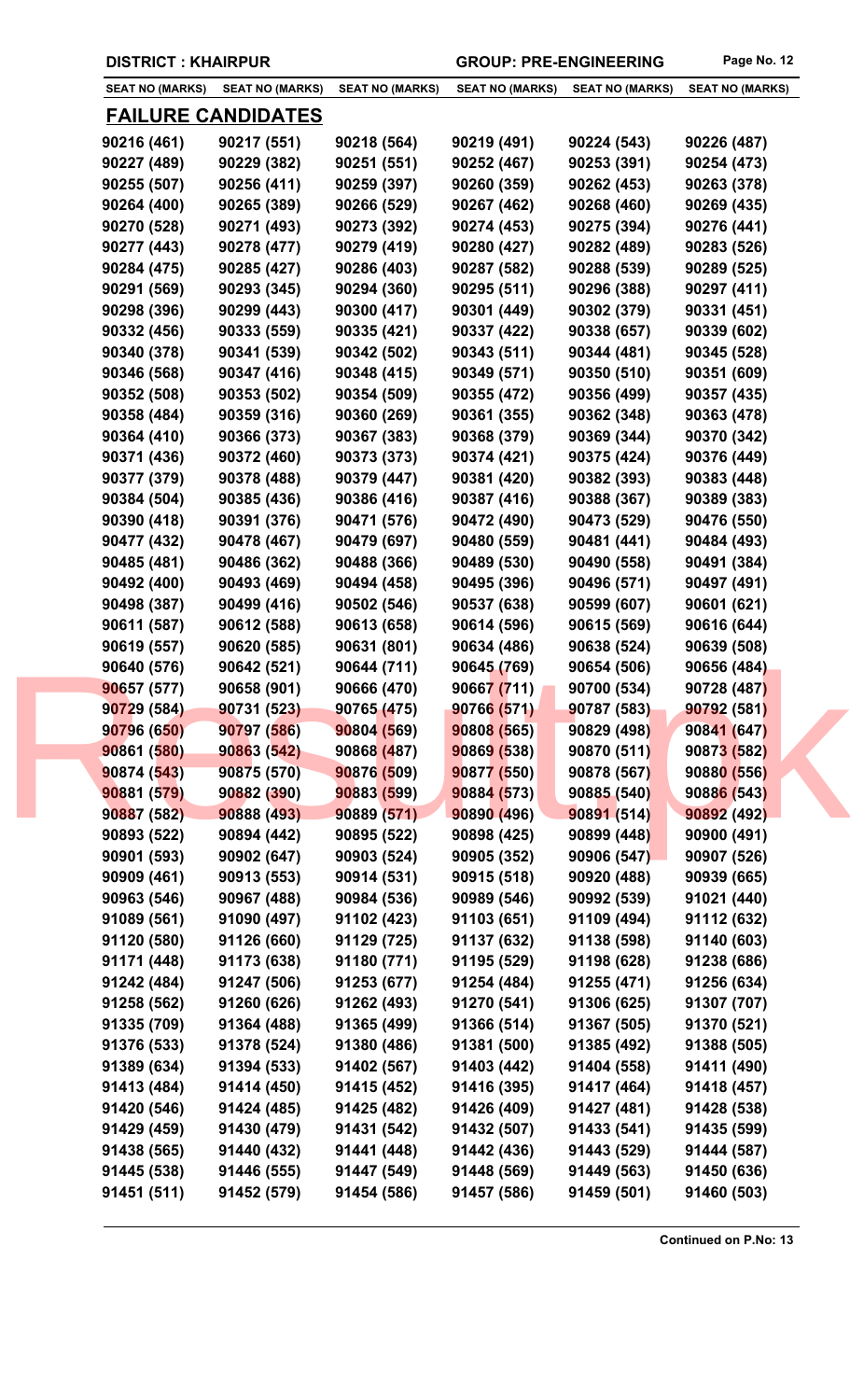| SEAT NO (MARKS) | <b>SEAT NO (MARKS)</b>    | <b>SEAT NO (MARKS)</b> | <b>SEAT NO (MARKS)</b> | <b>SEAT NO (MARKS)</b> | <b>SEAT NO (MARKS)</b> |
|-----------------|---------------------------|------------------------|------------------------|------------------------|------------------------|
|                 | <u>FAILURE CANDIDATES</u> |                        |                        |                        |                        |
| 91461 (486)     | 91462 (466)               | 91464 (508)            | 91469 (378)            | 91470 (457)            | 91473 (514)            |
| 91474 (487)     | 91476 (538)               | 91477 (488)            | 91484 (530)            | 91485 (767)            | 91488 (490)            |
| 91490 (530)     | 91494 (499)               | 91496 (493)            | 91497 (467)            | 91498 (584)            | 91501 (538)            |
| 91502 (549)     | 91503 (553)               | 91504 (540)            | 91506 (511)            | 91509 (434)            | 91525 (284)            |
| 91526 (490)     | 91527 (499)               | 91529 (520)            | 91530 (502)            | 91531 (460)            | 91532 (523)            |
| 91533 (580)     | 91534 (578)               | 91535 (475)            | 91536 (468)            | 91540 (496)            | 91541 (497)            |
| 91542 (517)     | 91544 (412)               | 91547 (503)            | 91548 (463)            | 91549 (594)            | 91550 (483)            |
| 91551 (507)     | 91552 (517)               | 91553 (469)            | 91555 (497)            | 91557 (540)            | 91637 (688)            |
| 91641 (503)     | 91662 (604)               | 91663 (126)            | 91664 (491)            | 91709 (323)            | 91714 (564)            |
| 91722 (509)     | 91723 (530)               | 91727 (557)            | 91728 (570)            | 91733 (513)            | 91743 (535)            |
| 91744 (502)     | 91749 (598)               | 91750 (482)            | 91751 (463)            | 91752 (531)            | 91781 (567)            |
| 91821 (493)     | 91827 (403)               | 91833 (485)            | 91835 (513)            | 91836 (508)            | 91837 (472)            |
| 91843 (655)     | 91846 (517)               | 91848 (528)            | 91850 (624)            | 91859 (533)            | 91861 (536)            |
| 91869 (297)     | 91872 (498)               | 91895 (461)            | 91903 (520)            | 91910 (464)            | 91911 (424)            |
| 91912 (519)     | 91965 (518)               | 91967 (529)            | 91968 (532)            | 91972 (508)            | 91975 (538)            |
| 91977 (516)     | 91978 (470)               | 91991 (528)            | 91992 (622)            | 91993 (535)            | 91994 (588)            |
| 92023 (590)     | 92028 (506)               | 92030 (231)            | 92039 (487)            | 92048 (584)            | 92049 (525)            |
| 92056 (579)     | 92057 (612)               | 92091 (622)            | 92092 (640)            | 92094 (598)            | 92098 (568)            |
| 92115 (644)     | 92135 (508)               | 92137 (674)            | 92153 (495)            | 92169 (547)            | 92170 (583)            |
| 92175 (584)     | 92178 (559)               | 92179 (538)            | 92180 (713)            | 92186 (467)            | 92190 (514)            |
| 92191 (557)     | 92192 (579)               | 92198 (500)            | 92199 (538)            | 92204 (524)            | 92248 (790)            |
| 92283 (810)     | 92287 (354)               | 92297 (658)            | 92314 (715)            | 92315 (666)            | 92323 (806)            |
| 92324 (872)     | 92326 (795)               | 92331 (840)            | 92338 (868)            | 92339 (756)            | 92344 (764)            |
| 92353 (800)     | 92359 (753)               | 92381 (756)            | 92384 (763)            | 92419 (740)            | 92420 (636)            |
| 92510 (697)     | 92567 (716)               | 92605 (575)            | 92606 (716)            | 92609 (537)            | 92614 (541)            |
| 92615 (574)     | 92619 (647)               | 92626 (574)            | 92631 (692)            | 92643 (605)            | 92648 (495)            |
| 92649 (501)     | 92652 (598)               | 92656 (663)            | 92658 (591)            | 92663 (558)            | 92671 (592)            |
| 92684 (633)     | 92686 (637)               | 92687 (620)            | 92693 (607)            | 92700 (635)            | 92705 (686)            |
| 92707 (531)     | 92711 (498)               | 92712 (611)            | 92723 (560)            | 92724 (579)            | 92726 (620)            |
| 92729 (643)     | 92754 (529)               | 92757 (508)            | 92758 (529)            | 92760 (497)            | 92761 (331)            |
| 92775 (584)     | 92783 (499)               | 92786 (479)            | 92792 (636)            | 92814 (493)            | 92815 (462)            |
| 92900 (744)     | 92930 (699)               | 92934 (343)            | 92955 (679)            | 92980 (510)            | 93004(420)             |
| 93029 (477)     | 93151 (407)               | 93152 (427)            | 93153 (435)            | 93154 (460)            | 93155 (386)            |
| 93156 (355)     | 93157 (494)               | 128007 (564)           | 128011 (519)           | 128015 (528)           | 128036 (464)           |
| 128041 (471)    | 128042 (544)              | 128045 (512)           | 128049 (485)           | 128051 (467)           | 128062 (471)           |
| 128091 (596)    | 128106 (533)              | 128108 (556)           | 128117 (559)           | 128157 (513)           | 128162 (561)           |
| 128163 (514)    | 128165 (552)              | 128166 (528)           | 128169 (527)           | 128171 (546)           | 128177 (513)           |
| 128178 (527)    | 128186 (604)              | 128187 (603)           | 128205 (405)           | 128211 (700)           | 128227 (554)           |
| 128235 (510)    | 128252 (482)              | 128253 (471)           | 128254 (540)           | 128258 (500)           | 128259 (458)           |
| 128260 (480)    | 128261 (476)              | 128262 (575)           | 128265 (488)           | 128266 (468)           | 128267 (483)           |
| 128291 (527)    | 128292 (454)              | 128300 (530)           | 128305 (414)           | 128306 (510)           | 128307 (512)           |
| 128309 (496)    | 128310 (601)              | 128311 (491)           | 128312 (562)           | 128313 (546)           | 128315 (437)           |
| 128316 (460)    | 128317 (472)              | 128318 (500)           | 128319 (541)           | 128321 (470)           | 128402 (549)           |
| 128411 (556)    | 128453 (575)              | 128502 (525)           | 128544 (420)           | 128546 (539)           | 128548 (499)           |
| 128667 (775)    | 128669 (545)              | 128699 (528)           | 128751 (531)           | 128752 (534)           | 128753 (534)           |
| 128754 (530)    | 128755 (490)              | 128756 (462)           | 128758 (556)           | 128761 (537)           | 128762 (536)           |
| 128763 (548)    | 128764 (524)              | 128765 (605)           | 128766 (528)           | 128767 (603)           | 128768 (505)           |
| 128769 (602)    | 128771 (565)              | 128772 (546)           | 128773 (589)           | 128774 (556)           | 128776 (542)           |
| 128777 (522)    | 128778 (494)              | 128779 (546)           | 128780 (555)           | 128781 (494)           | 128782 (556)           |
| 128783 (507)    | 128784 (564)              | 128785 (606)           | 128797 (591)           | 128798 (542)           | 128800 (558)           |
| 128803 (598)    | 128804 (504)              | 128805 (539)           | 128807 (562)           | 128808 (533)           | 128809 (541)           |